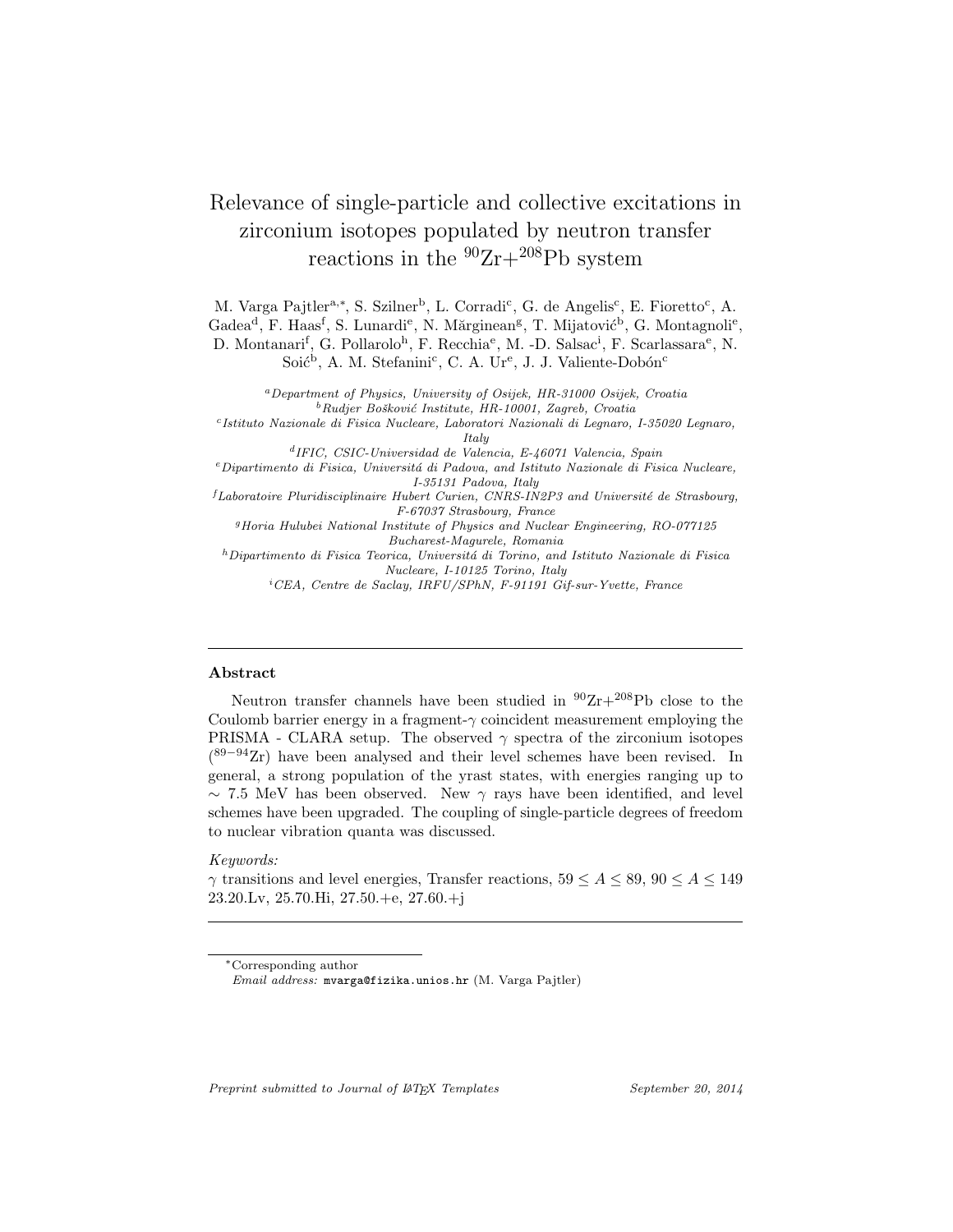# **1. Introduction**

The acceleration of heavy ions enables the collision of two complex systems, a dynamical process in which they are exchanging several quanta, of energy and angular momenta and of mass and charge [1, 2].

<sup>5</sup> In this work we benefited from the use of multinucleon transfer reactions at energies close to the Coulomb barrier, the mechanism where many nucleons are transferred and where nuclear structure still plays a significant role in the dynamics (see Refs. [2, 3]). The revival of transfer reaction studies prospered from the construction of the new generation large solid-angle spectrometers <sup>10</sup> based on trajectory reconstruction, that reached an unprecedented efficiency and selectivity. The coupling of these spectrometers with large  $\gamma$  arrays allowed the identification of individual transitions, their population pattern, and their decay modes via particle-*γ* coincidences.

- A significant amount of experimental data on heavy ion transfer reactions <sup>15</sup> collected in the last decade have been shown to be quantitatively described in the reaction model which includes elementary degrees of freedom, surface vibrations and single particles (see Refs. [2, 3] and references therein). It has been demonstrated that through the excitation of these elementary modes, the energy and angular momentum are transferred from the relative motion to these
- <sup>20</sup> intrinsic degrees of freedom and that mass and charge are exchanged among the two partners of the collision. In this work, by the use of the heavy-ion transfer reactions in a particle- $\gamma$  coincidence measurement, we will explore the couplings between the phonon degrees of freedom and those of the single particle.
- In more details, the multineutron transfer reactions in  ${}^{90}Zr+{}^{208}Pb$ , studied <sup>25</sup> at energies close to the Coulomb barrier with the PRISMA-CLARA set-up, will be presented. The total yields for the pure neutron transfer channels collected in the PRISMA spectrometer have already been published [4]. These yields have been compared with the semi-classical model GRAZING [5, 6]. It turned out that the dependence of the cross sections on the number of transferred neutrons
- <sup>30</sup> is very similar to the one observed in other studied systems (see for example [2, 7, 8, 9]). The neutron pick-up channels drop by almost a constant factor for each transferred neutron, as an independent particle mechanism would suggest. The large angular acceptance of PRISMA allowed the identification of neutron stripping channels, which are, for stable beams, strongly suppressed by optimum
- <sup>35</sup> Q-value considerations. Here, one observes a drop in cross section of about one order of magnitude in moving from  $90Zr$  to  $89Zr$ .

In this paper, we will present the population pattern of the excited states of the zirconium isotopes populated via the neutron transfers. These patterns have been studied in the view of the coupling of single-particle degrees of freedom to

<sup>40</sup> nuclear vibration quanta, which is essential for the description of many basic states in the vicinity of closed shells. The effects of such coupling are largely unexplored, in particular, whether and to what extent a population of states of particle-phonon nature is present in isotopic chains reached via the same transfer mechanism. In fact, nuclear deformation and surface vibrations get <sup>45</sup> increasing importance in moving from light to heavy ion transfer, where multi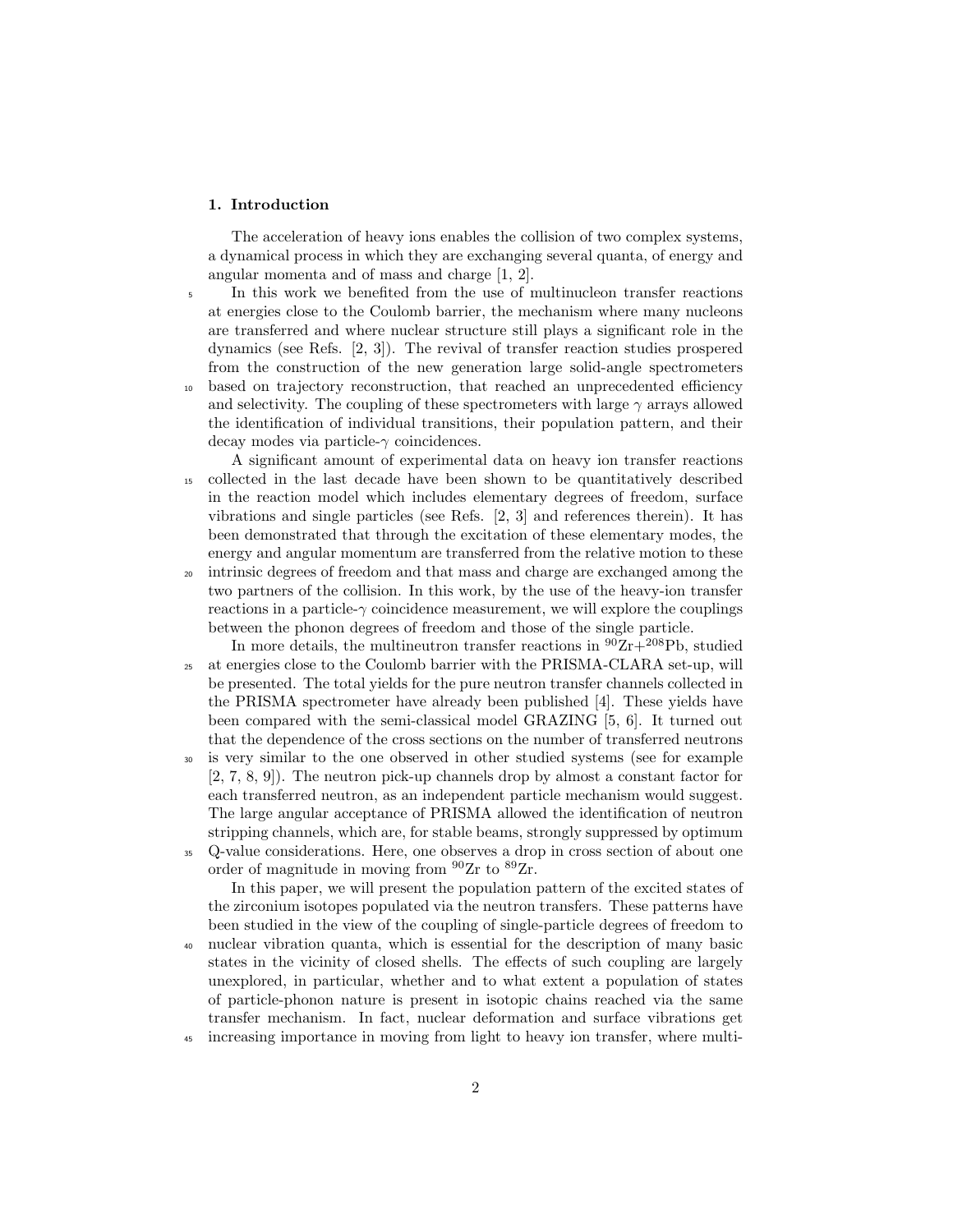step processes may strongly modify the final strength distribution.

## **2. The experimental set-up and data analysis**

The experiment  $90Zr+208Pb$  has been performed with the XTU-Tandem + ALPI booster accelerator complex of the Laboratori Nazionali di Legnaro. The <sup>90</sup>Zr beam has been delivered at  $E_{lab} = 560$  MeV with an average intensity of 3 pnA onto a 280  $\mu$ g/cm<sup>2</sup> <sup>208</sup>Pb (2 mm) strip target deposited on a 20  $\mu$ g/cm<sup>2</sup> C-backing. Projectile-like products have been detected at two different angles,  $\theta_{\rm lab} = 56^\circ$  and  $\theta_{\rm lab} = 61^\circ$  with the PRISMA spectrometer.

- The magnetic spectrometer PRISMA has a solid angle of *≃* 80 msr (*±*6 *◦* 55 horizontal and for  $±11°$  vertical) and a wide momentum acceptance of  $±10\%$ . It consists of a magnetic quadrupole singlet and a magnetic dipole, and complex detector system: the micro-channel plate (MCP) [10] at the entrance, and the multi-wire parallel plate avalanche counter (MWPPAC) [11] at the focal plane, both position-sensitive with 1 mm resolutions. The MCP and MWPPAC
- <sup>60</sup> provide the timing signal, with sub-nanosecond resolution, for the time-of-flight (TOF) determination. They are followed by the transverse field multiparametric ionization chambers (IC). The MWPPAC and the IC are segmented into several sections, to preserve a high resolution even when detection rates overcome several kHz. The IC has a very large size to stop all ions collected at
- <sup>65</sup> the focal plane, whose kinetic energies may differ by more than 20%, given the large acceptance of the spectrometer. The segmentation of the anode into 40 rectangular sub-anodes allows to optimize the gas pressure in order to get the best nuclear charge resolution.
- The described detector system gives all the necessary information for the <sup>70</sup> complete ion identification, which is performed via an event-by-event reconstruction of the trajectory inside the magnetic elements [4, 12]. In this reconstruction, the ion trajectories after quadrupole are assumed to be planar, as a consequence of the fact that the longitudinal dimension of the PRISMA is much larger then the transversal one. In addition, due to the large dimensions of the
- <sup>75</sup> magnetic elements, the fringing fields can been neglected. These assumptions have been carefully checked with the simulation of the ion transport through the spectrometer [12]. The trajectories are, thus, uniquely determined by the known ratio of the quadrupole and dipole magnetic fields, and the bending radius in the dipole (and consequently the total trajectory length) which is the
- <sup>80</sup> result of the tracking procedure. These quantities: the know magnetic field, bending radius and total length, together with the measured TOF, provide the ratio  $A/q$ , being the A mass of the ion, and q its charge state. By plotting this quantity as a function of the horizontal position at the focal plane a characteristic repetitive pattern of the different  $A/q$  is obtained. One observes a rich and
- <sup>85</sup> broad charge state distribution, characteristic of heavy ions. To disentangle the actual mass, the information of the total energy of the ions has been used. This total energy E is provided by the IC, which also measures the energy loss  $\Delta E$ for the identification of the nuclear charge Z.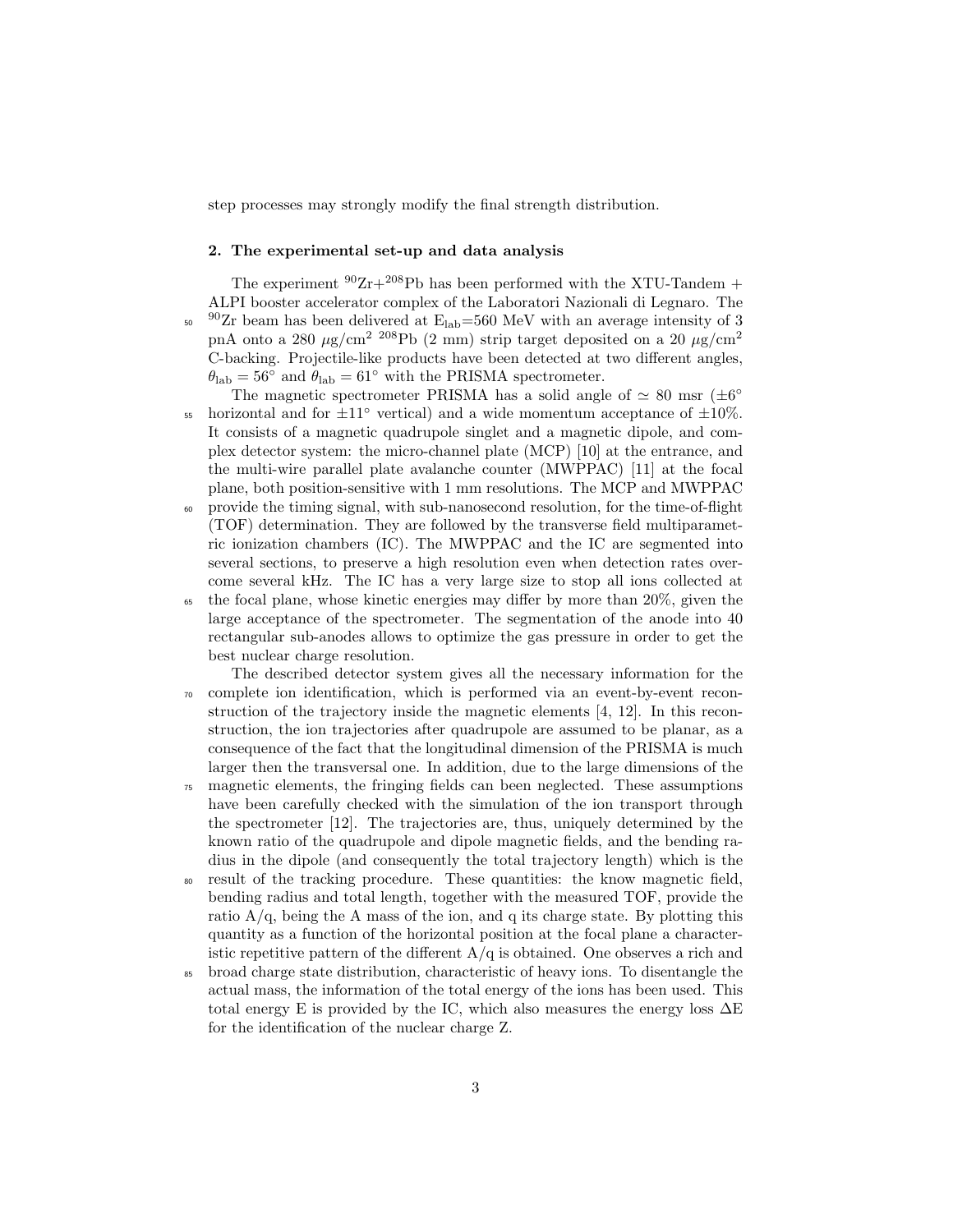

Figure 1: The mass distributions of Zr isotopes obtained with the condition that at least one *γ* ray was detected in the CLARA array.

Figure 1 shows the mass spectra of the zirconium isotopes, where a clear sep-<sup>90</sup> aration is visible with the mass resolution of ∆M/M *≈* 1/230. The represented spectrum is obtained with the condition that at least one *γ* ray was detected in the CLARA array. One sees the dominance of neutron pick-up channels, with a weaker population of neutron stripping channels, as expected from the optimum *Q*-value arguments. One also observes the suppression of the mass 90, i.e.  $^{90}Zr$ , <sup>95</sup> due to the elastic scattering.

CLARA *γ*-array [13] consisted of 24 clover detectors placed on a hemisphere (covering a solid angle of  $2\pi$ ) at the target position and opposite of PRISMA. Each clover detector was composed of four HP-Ge crystals surrounded by an anti-Compton shield, ensuring a peak-to-total ratio of *≈* 45%. The total photo-<sup>100</sup> peak efficiency was of the order of *≈* 3% for 1.33 MeV *γ*-ray energy. The energy resolution obtained after the Doppler correction based on the knowledge of the reconstructed velocity vector in PRISMA was *∼* 0.6% - 0.9% over the whole velocity distribution of the projectile-like products detected in PRISMA.

Exploiting the binary character of the studied reaction, the velocity vector <sup>105</sup> of the undetected heavy partner can be evaluated and applied for the Doppler correction of its corresponding  $\gamma$  rays. As an example, Fig. 2 shows the twodimensional matrix of the *γ* spectra of <sup>90</sup>Zr and of <sup>208</sup>Pb, its heavy binary partner. As visible in the spectra, the  $\gamma$  rays belonging to the both partners are present. In fact, in the spectra of the light-partner, the wrongly Doppler 110 corrected  $\gamma$  rays of the associated binary partner will appear as a very wide peak, and *vice versa*.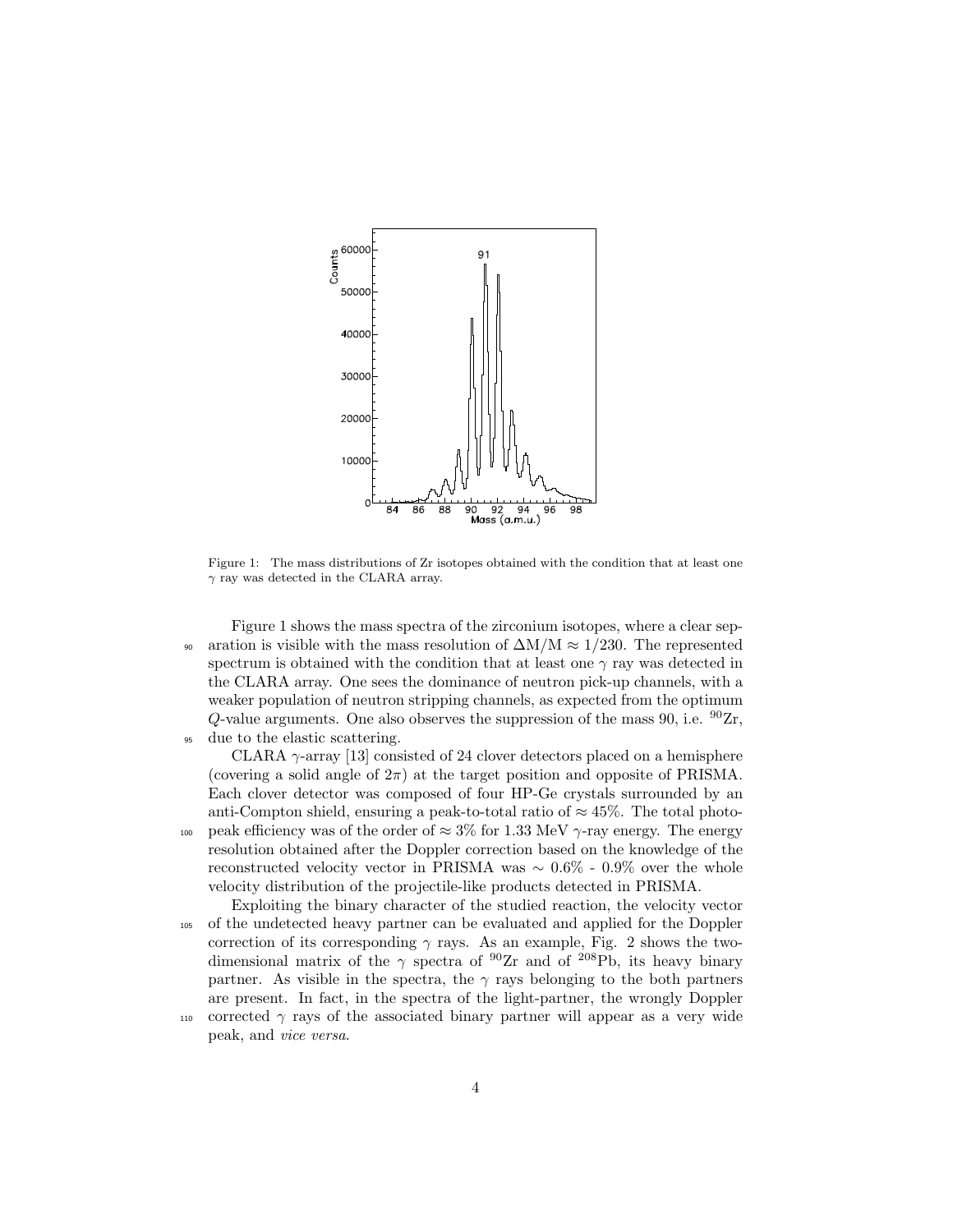

Figure 2: The two-dimensional matrix of the *γ* spectra Doppler corrected according to the reconstructed velocity of the  ${}^{90}Zr$  detected in PRISMA (x axis) and of the  ${}^{208}Pb$ , Doppler corrected according to the evaluated vector velocity, assuming the binary reaction) (y axis).

The strongest populated neutron transfer channels of the  $^{90}{\rm Zr}+^{208}{\rm Pb}$  reaction are those of the <sup>90</sup>*,*91*,*<sup>92</sup>Zr isotopes, with the still sufficient statistics for the *γ* analysis of the <sup>89,93,94</sup>Zr isotopes. In the following section we will concentrate 115 on the strongest populated states in the Zr isotopes, whose  $\gamma$ -ray spectra are plotted in Fig. 3.

In the case of the studied reaction mechanism, the bombarding energy has to be kept close to the Coulomb barrier as a compromise between having high primary cross sections and reasonable final yield. It is very difficult to preserve <sup>120</sup> the good charge resolution for the direct detection of these low-energy heavy ions. This resulted in a contamination of some Zr spectra, i.e. some  $\gamma$  rays that do not necessarily belong to a given isotope appear in the spectra of that isotope. By comparing spectra of different zirconium isotopes with each other, and by comparing them with spectra of ytrium ( *−*1*p* channels) isotopes, we <sup>125</sup> detected some overlap between nearby charges or masses. To clean spectra in a safe way, we scaled the spectrum that contains a  $\gamma$  ray which has been attributed to the close by isotope or isobar, and subtracted, in the whole energy range, the scaled spectrum from the one of interest. Here, we have to emphasize that the cleaning procedure does not significantly affect the number of counts for the *γ* <sup>130</sup> transitions that belong to the detected isotope.

In the discussion of the strongest populated states and their dominant structure, we will take an advantage of the already published shell model calculations [14, 15]. Several newly observed  $\gamma$  rays will be presented and the level schemes will be updated based mainly on systematics with neighboring nuclei. This <sup>135</sup> method was successfully used in different cases [16, 17, 18, 19], where electromagnetic transitions coming from the decay of specific nuclei have been identi-

fied by exploiting the fragment-*γ* coincidence measured in the PRISMA-CLARA set-up.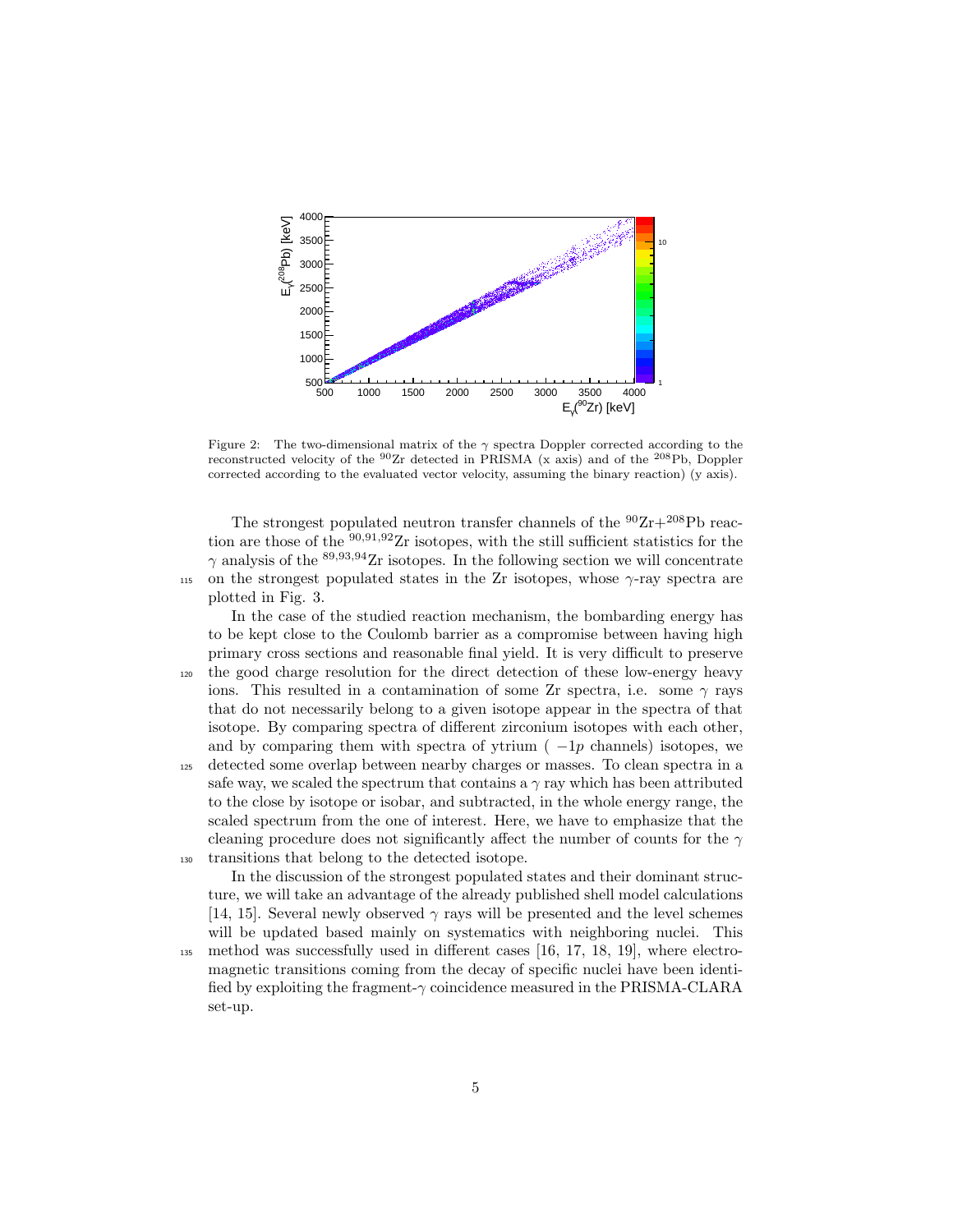

Figure 3: Doppler corrected *γ*-ray spectra of the observed Zr isotopes, <sup>89</sup>*−*94Zr from top to bottom, respectively. Spins and parities (as in [20]) of initial and final states of the strongest transitions are tagged. The *γ* rays which could not be placed in the level scheme are labeled by their energies. The wrongly Doppler corrected  $\gamma$  rays of the heavy fragment are also labeled (see text).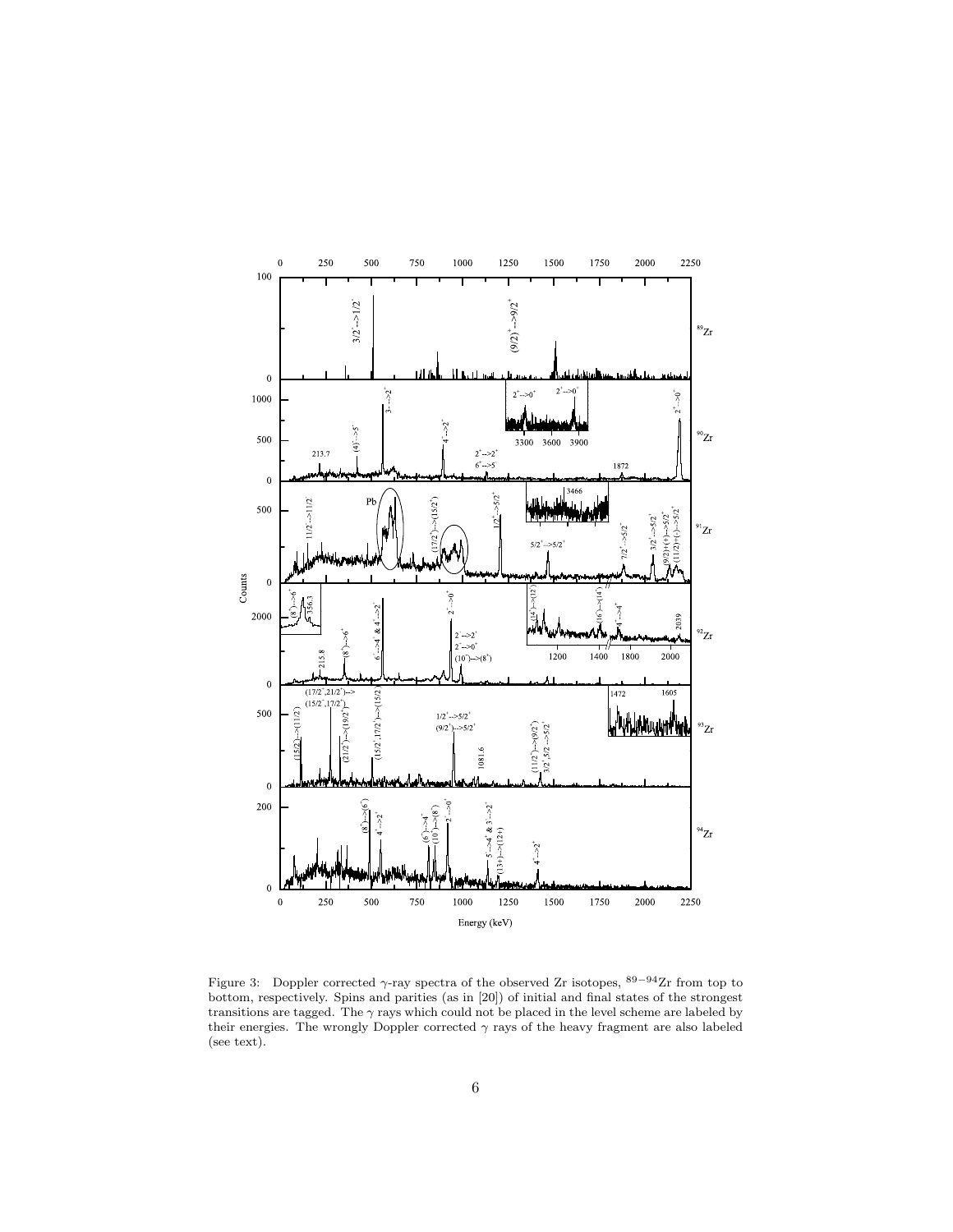## **3. Results and discussions**

 $_{140}$  Based on the  $\gamma$  rays observed in our measurement, and the adopted energy, spin and parity of levels [20], level scheme of each isotopes has been constructed and updated. They are presented in Figs. 4, 5, and 6 (even-even isotopes) and 8, 9, and 10 (even-odd isotopes). The width of the arrow corresponds to the intensity of the observed  $\gamma$  ray corrected for the efficiency of the CLARA <sup>145</sup> array. In some cases, when excited states have a complex decay pattern, with the transitions of different intensities, in weaker Zr channels we mostly observed only the strongest decay branch. We carefully checked that the expected number of events for these weaker (not observed) branches is consistent with the observed background level. For the decay of the states with the life-time longer than <sup>150</sup> the time needed for ions to reach the focal plane of PRISMA, no coincidence between a fragment and prompt  $\gamma$  ray has been detected. These  $\gamma$  rays are depicted by dashed lines in Figs. 4, 8, and 9.

# *3.1. Even-even Zr isotopes*

In general, in the even-even Zr isotopes (Figs. 4, 5 and 6), the strongest <sup>155</sup> observed transitions are those from the decay of yrast states. In particular, in the  $92Zr$ , the  $+2n$  channel, states up to spin 16 $\hbar$  and excitation energy of about 7.5 MeV were clearly identified. In the negative parity band, a strong excitation of 3*−*, 5*<sup>−</sup>* and 7*<sup>−</sup>* states has been observed. Besides the yrast states, only higher order  $2^+$  and  $4^+$  states have been identified, although with lower intensities.

<sup>160</sup> The observed population of the high excitation energy and spin states is closely connected with the character of the transfer mechanism, which, at this low bombarding energy tends to maximize the transferred angular momentum [2]. The similar situation has also been observed for the lighter systems [17, 4, 18].

| reported in [20].  |                    |             |                    |              |               |
|--------------------|--------------------|-------------|--------------------|--------------|---------------|
| isotope            | $E_{\gamma}$ (keV) | $E_i$ (keV) | $J_i^{\pi}$        | $E_f$ (keV)  | $J^{\pi}_{f}$ |
| $^{90}Zr$          | 213.7(4)           |             |                    |              |               |
|                    | 1872(1)            | 4062(5)     | $4^+$              | 2186.274(15) | $2^{-}$       |
| $^{91}Zr$          | 3466(3)            | 3469(5)     | $7/2^+$            | 0.0          | $5/2^+$       |
| $^{92}Zr$          | 215.8(4)           |             |                    |              |               |
|                    | 356.3(5)           |             |                    |              |               |
|                    | $2039(2)$ ?        |             |                    |              |               |
| $^{93}\mathrm{Zr}$ | 1081.6(7)          | 2025(10)    | $9/2^-$ , $11/2^-$ | 947.09(8)    | $1/2^+$       |
|                    | 1472(1)            | 1463(5)     | $7/2^+, 9/2^+$     | 0.0          | $5/2^+$       |
|                    | 1605(1)            | 1598(5)     | $7/2^+, 9/2^+$     | 0.0          | $5/2^+$       |

Table 1: New  $\gamma$  transitions identified in the <sup>90</sup>Zr+<sup>208</sup>Pb reaction. The first column lists energies of  $\gamma$  rays  $(E_{\gamma})$  in keV obtained in here presented measurement, the second and third columns show energies  $(E_i)$ , spins and parities  $(J_i^{\pi})$  of suggested initial states, while energies  $(E_f)$ , spins and parities  $(J_f^{\pi})$  of suggested final states are listed in the fourth and fifth columns, as r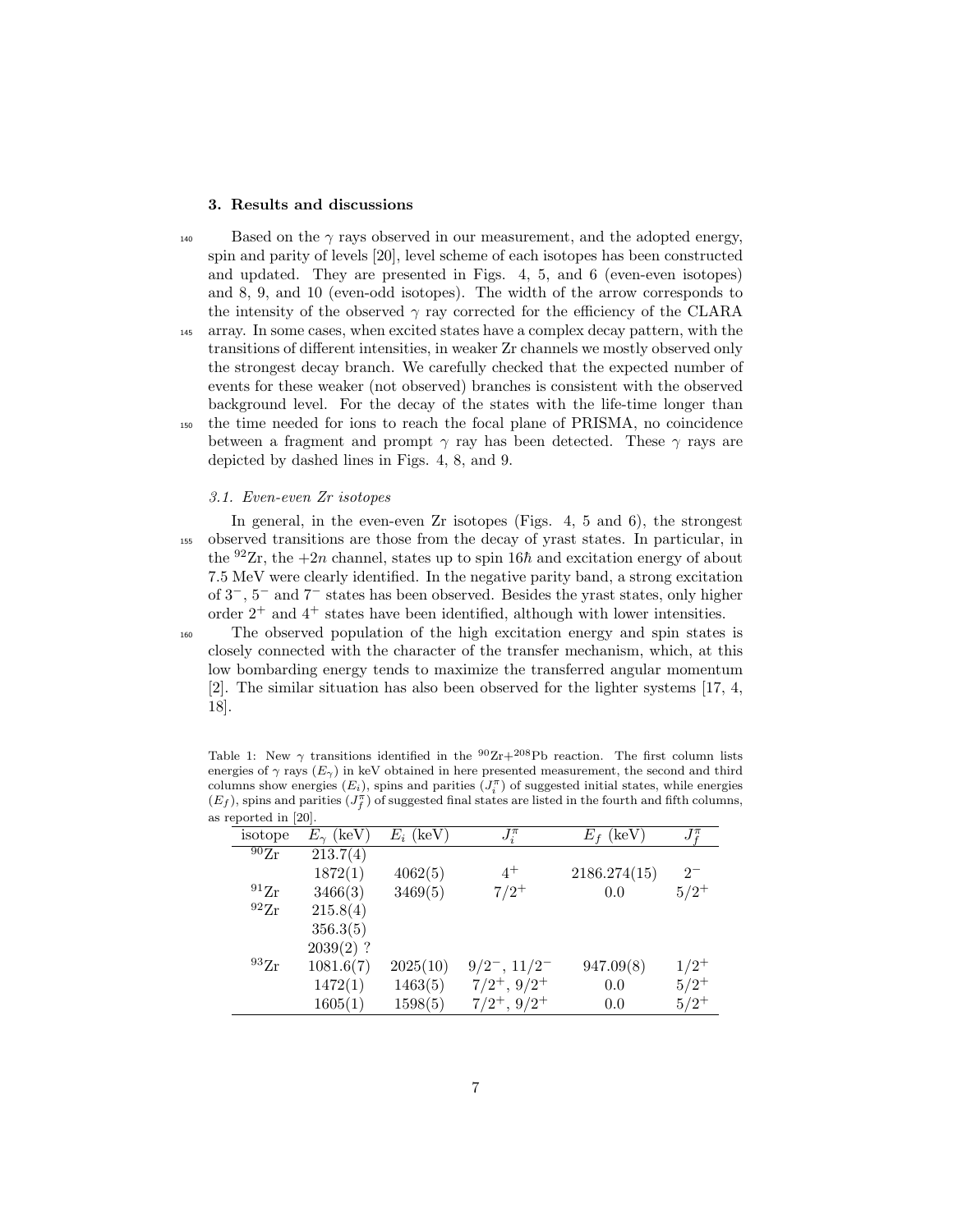

Figure 4: The experimental positive (left) and negative (right) parity states observed in our measurement for  $90Zr$ . Relative  $\gamma$ -ray intensities are indicated by the width of the arrow. The energy, spin and parity of levels, their branching ratios, and energy of transitions, are as in Ref. [20]. The  $\gamma$  ray denoted by dashed line hasn't been observed in the experiment (see text). The newly observed  $\gamma$  ray is denoted in parentheses (see text).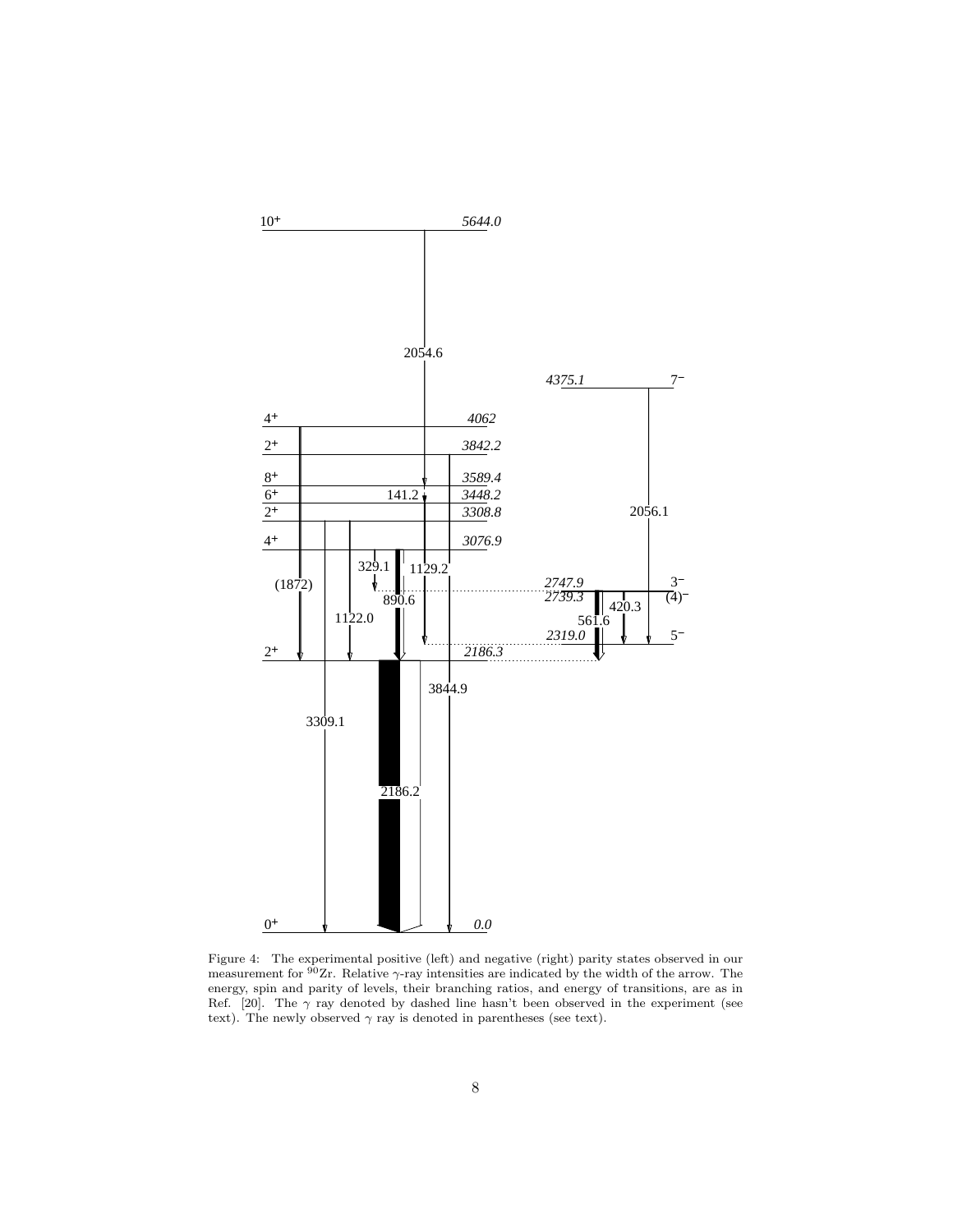

Figure 5: The experimental positive (left) and negative (right) parity states observed in our measurement for <sup>92</sup>Zr. Relative  $\gamma$ -ray intensities are indicated by the width of the arrow. The energy, spin and parity of levels, their branching ratios, and energy of transitions, are as in Ref. [20].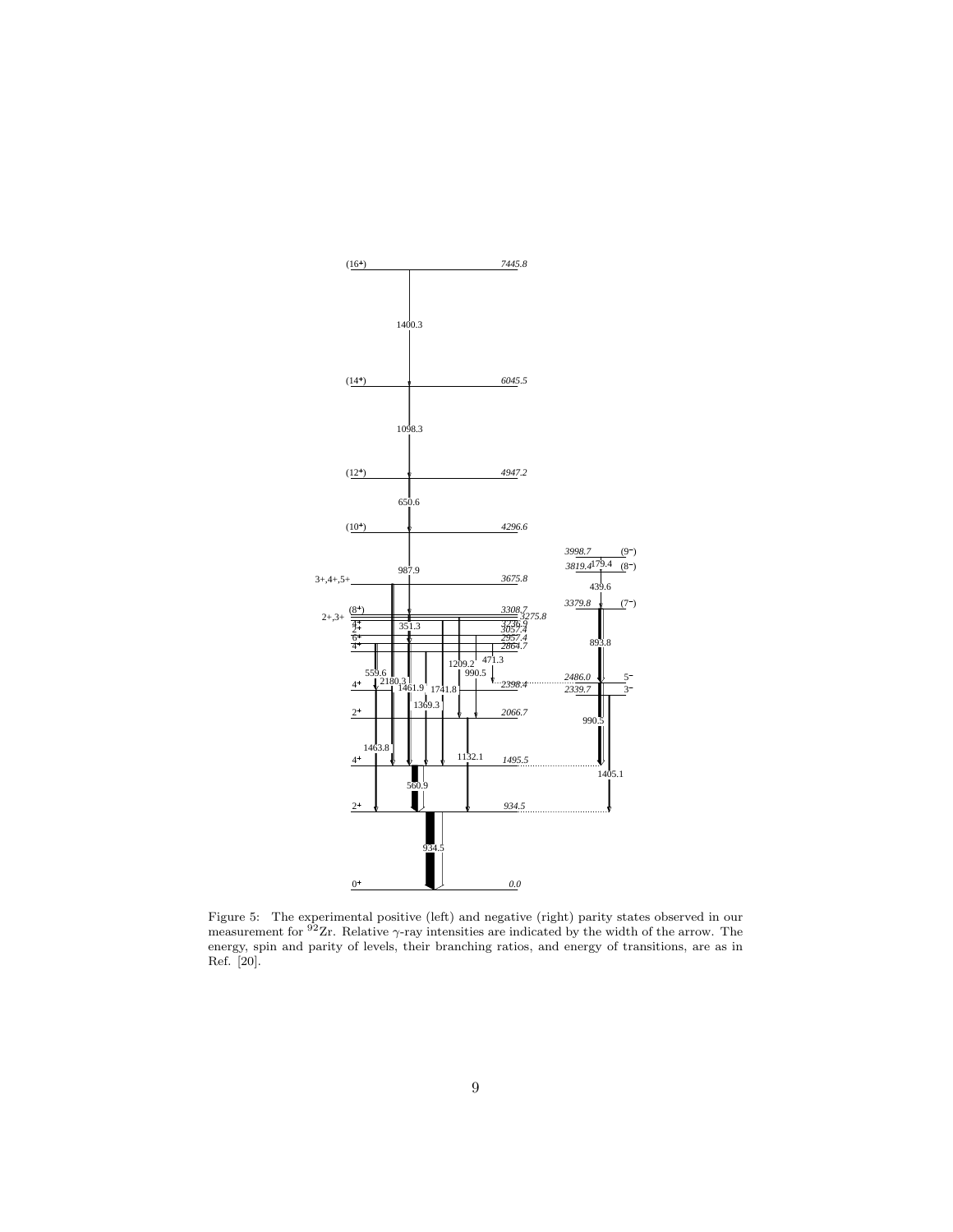

Figure 6: The experimental positive (left) and negative (right) parity states observed in our measurement for <sup>94</sup>Zr. Relative *γ*-ray intensities are indicated by the width of the arrow. The energy, spin and parity of levels, their branching ratios, and energy of transitions, are as in Ref. [20].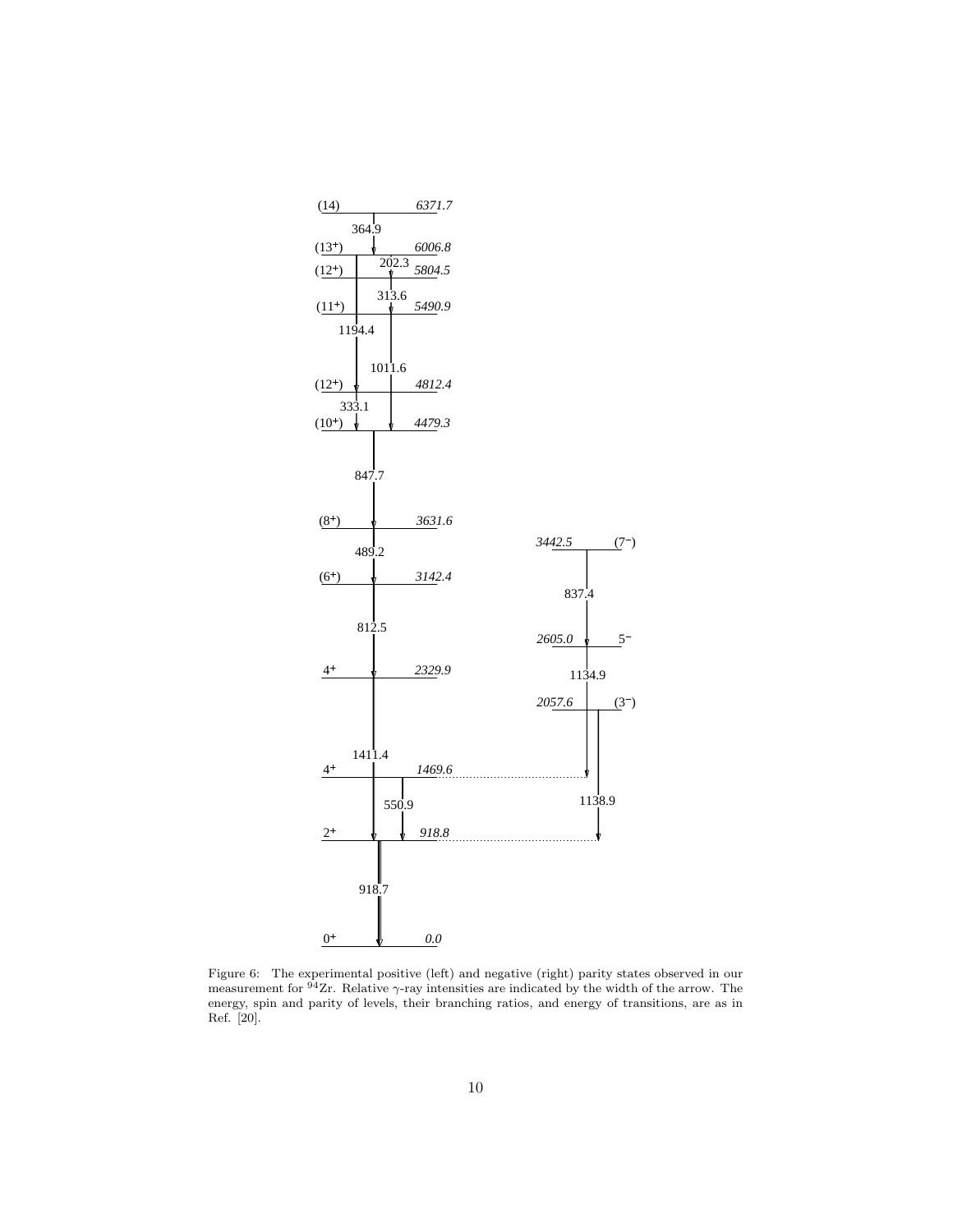New  $\gamma$  transitions have been observed (see also Table 1),  $E_{\gamma} = 213.7(4)$ , and 1872(1) keV in <sup>90</sup>Zr,  $E_{\gamma}$  =215.8(4) keV, 356.3(5) keV, and 2039(2) keV in <sup>92</sup>Zr. For  $E_{\gamma}$  =1872 keV of <sup>90</sup>Zr we propose the transition from 4<sup>+</sup> at  $E_{\text{ex}}$  = 4062(5) keV to  $2^+$  at  $E_{ex} = 2186.274(15)$  keV. This assignment is in agreement with the fact that a similar pattern, i.e. excitation of the second order  $2^+$  and  $4^+$  states, <sup>170</sup> has been observed in inelastic channel, in particular in (here not discussed)  $^{208}Pb$  binary partner. This transition has been added to the level scheme of  $90Zr$  in Fig. 4.

For the assignment of these new  $\gamma$  transitions, we took advantage of the total kinetic energy loss (TKEL) for each of these transfer channels. The angle <sup>175</sup> integrated total kinetic energy loss are constructed by assuming pure binary reaction. A selection of the populated states can be achieved by setting different gates on the TKEL distribution, as illustrated in Ref. [4]. Applying the same procedure here, it turned out that  $E_\gamma = 1872$  keV is more pronounced for the low TKEL, while the unknown  $\gamma$  transitions  $E_{\gamma} = 213.7 \text{ keV}$  in <sup>90</sup>Zr, and <sup>180</sup>  $E_{\gamma} = 215.8, 356.3 \text{ keV in } ^{92}\text{Zr}$ , are more pronounced for the large energy losses. In  $^{90}Zr$ ,  $E_{\gamma}$ =213.9 keV has been observed in the fusion evaporation studies,

via the  ${}^{76}Ge({}^{18}O, 4n\gamma){}^{90}Zr$  reaction, as a decay of a high-spin, high-excitationenergy state  $(13)^+$  at 7437.8 keV [21]. The highest spin and excitation energy state observed in our measurement for <sup>90</sup>Zr, for which we were able to follow the <sup>185</sup> cascade towards the ground state is the  $10^+$  state at 5644.03 keV. The states between the  $(13)^+$  at 7437.84 keV and  $10^+$  at 5644.03 keV, decay either via a complex patterns where the total flux spreads over several *γ* transitions or via high energy  $\gamma$  transitions, for which the CLARA array is not very efficient. Thus it is very plausible, that the 213.7 keV transitions belongs to this highspin, high-excitation-energy state,  $(13)^+$  at 7437.8 keV, even if the complete cascade towards ground state has not been observed.

Thus it is our opinion that these low energy *γ* transitions may arrive from the decay of the higher excitation energy and high spin states in  $90Zr$  and  $92Zr$ . Of course, for the proper assignment, further studies are necessary.

195 To have a better insight in these new  $\gamma$  transitions identified in the  ${}^{90}Zr+{}^{208}Pb$ reaction, we compared, when possible, the  $\gamma$  spectra with those obtained in the  ${}^{40}Ca+{}^{96}Zr$  reaction [4, 22]. The  ${}^{40}Ca+{}^{96}Zr$  was measured by accelerating a  ${}^{40}Ca$ beam on a <sup>96</sup>Zr target, thus one has to keep in mind that the Zr spectra are the target-like spectra, where the velocity vector of these undetected heavy partners

- <sup>200</sup> have been evaluated taking into account the binary character of the reaction. Hence, in the corresponding spectra,  $\gamma$  rays belong to both, the primary binary partner, as well as to the ones of the isotopes produced after evaporation takes place. For example, the <sup>94</sup>Zr spectrum, reached via the removal of two neutrons from the  $96Zr$  target in the  $40Ca+96Zr$  reaction, is not necessarily the same as <sup>205</sup> the <sup>94</sup>Zr spectrum reached via the pick-up of four neutrons on the <sup>90</sup>Zr beam in
- the  $90Zr+208Pb$  reaction. The selected energy region of these two spectra are plotted in Fig. 3.1.

This energy region has been selected to better illustrate the different population of the high-spin states. It is clearly visible that in the case of the heavier <sup>210</sup> system, i.e.  $^{90}Zr+^{208}Pb$ , the transitions from higher spin states are more pro-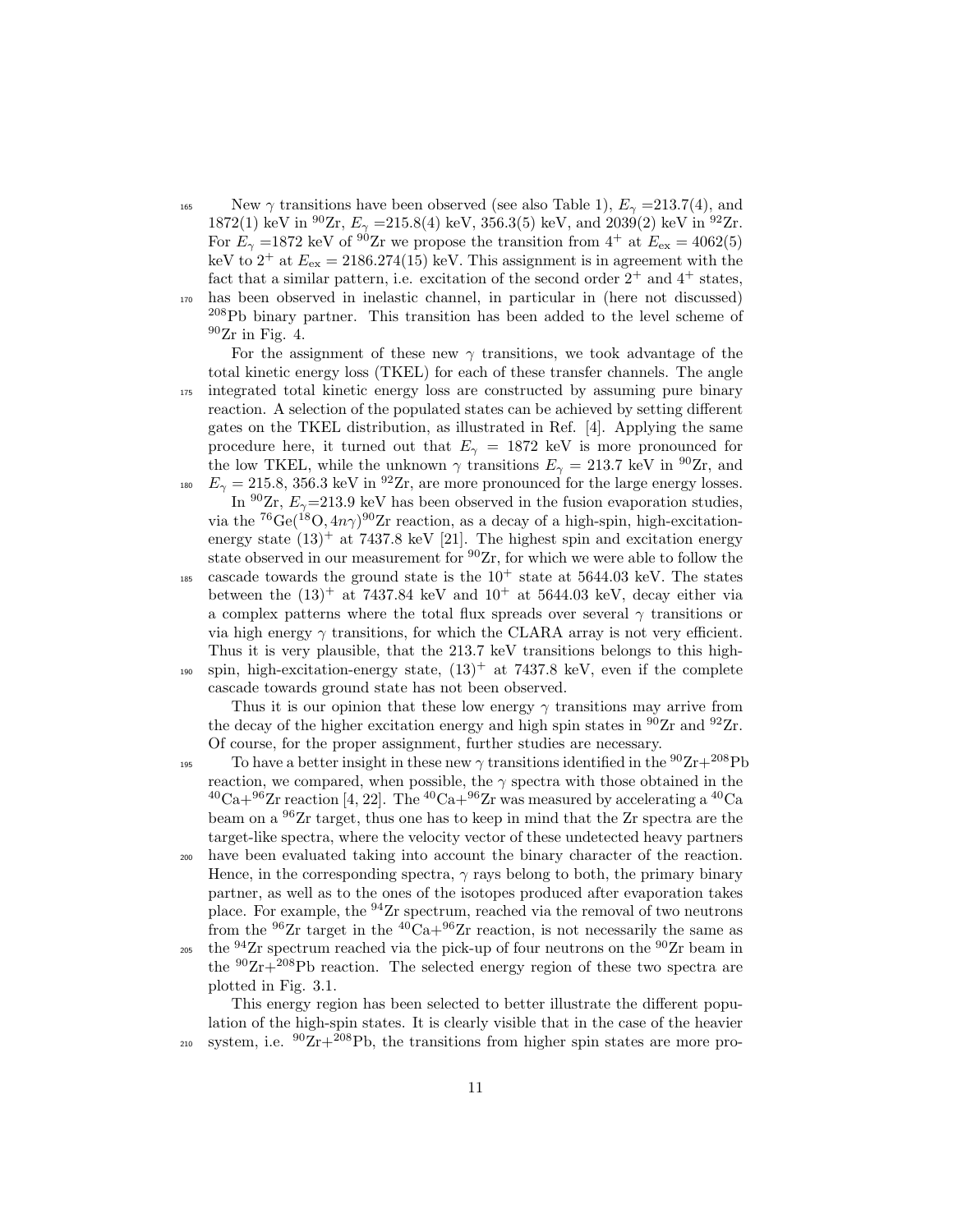

Figure 7: The <sup>94</sup>Zr  $\gamma$  spectra observed in the <sup>90</sup>Zr+<sup>208</sup>Pb reaction (top) and in the <sup>40</sup>Ca+<sup>96</sup>Zr reaction (bottom), for the energy region around 700 keV.

nounced (see for example the  $(8^+)$  to  $(6^+)$  and the  $(10^+)$  to  $(8^+)$  transitions). The similar situation was observed for the  $92Zr$  and  $93Zr$  isotopes.

The fact that in the case of the <sup>92</sup>Zr spectrum of <sup>40</sup>Ca+<sup>96</sup>Zr the 2039 keV line is not so strongly populated speaks in favor of its high spin. The low-lying <sup>215</sup> transitions (215.8, 356.3 keV) were not present in the <sup>92</sup>Zr spectrum from the  ${}^{40}Ca+{}^{96}Zr$  reaction.

We would like to discuss at this point the possible population of the pairingvibration states in even-even Zr isotopes. In the  $^{90}Zr$  spectrum, in particular, one sees population of the nonyrast states up to energies *∼*4 MeV. This excita-<sup>220</sup> tion energy region is the region where the pairing vibration states are expected to occur [1]. In this region (with the very low background, see Fig. 3) one observes two peaks at  $E_{\gamma}$ =3844.9 keV and  $E_{\gamma}$ =3309.1 keV, corresponding to the decay to the ground state of non-yrast  $2^+$  states at the excitation energy 3842.2 and 3308.8 keV, respectively. Specific interest is coming from the study  $_{225}$  of the population strength of  $0^+$  in even-even isotopes in this excitation en-

ergy region. Therefore, we searched for possible decays of excited  $0^+$  states to 2 <sup>+</sup> states populated in our measurement for the observed Zr isotopes, but we couldn't undoubtedly confirm the observation of any of these possible  $\gamma$  rays.

#### *3.2. Even-odd Zr isotopes*

<sup>230</sup> Here, again as in the even-even isotopes, the transfer mechanism populates strongly the high spin states in both, positive and negative parity bands. It is interesting to notice that in the  $91Zr$  and  $93Zr$  (being the  $89Zr$  rather weak channel), above the excitation energy of  $\sim 2.5$  MeV, only the highest known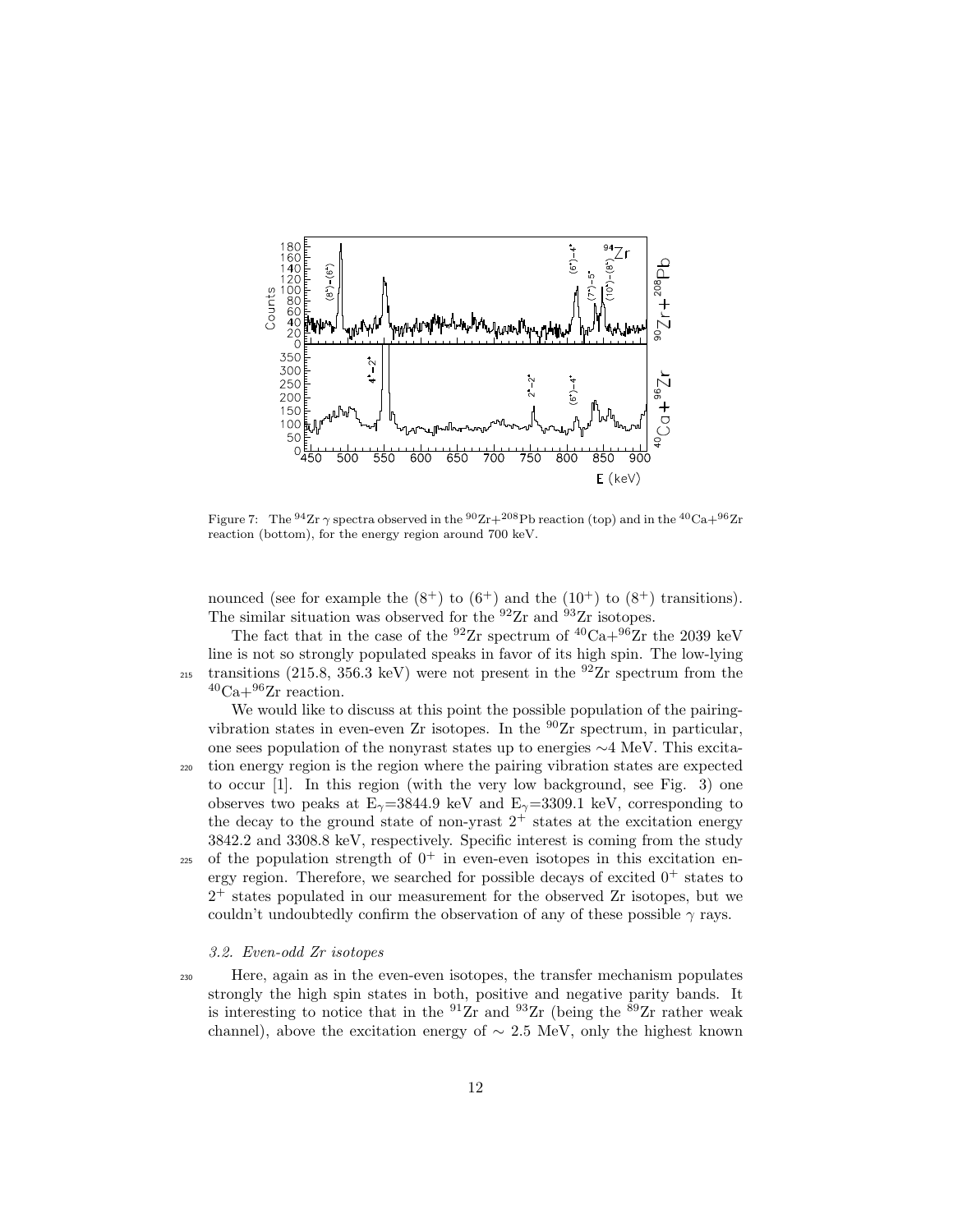

Figure 8: The  $\gamma$  transitions observed in our measurement for <sup>89</sup>Zr. Relative  $\gamma$ -ray intensities are indicated by the width of the arrow. The energy, spin and parity of levels, their branching ratios, and energy of transitions, are as in Ref. [20]. The *γ* ray denoted by dashed line hasn't been observed (see text). It decays from the long-lived  $(T_{1/2}=4.6 \text{ min})$  1/2<sup>*−*</sup> state.

spin states have been populated. This strongly speaks in favor of the selectivity <sup>235</sup> of the transfer mechanism for the large angular momentum transfers.

In a simple shell model consideration (where the occupation probabilities for single-particle orbits are 0 or 1); the semi closed <sup>90</sup>Zr isotope has filled  $g_{9/2}$ neutron orbital (the magic neutron number 50). Thus, in even-odd Zr isotopes one would expect that the ground states are well defined by the position of <sup>240</sup> the unpaired neutron. In fact this is the case, in the  $89Zr$ , where a neutron hole defines its  $9/2^+$  ground state, while an unpaired neutron in the  $2d_{5/2}$ orbital defines the 5*/*2 <sup>+</sup> ground states in <sup>91</sup>*,*93*,*<sup>95</sup>Zr. Taking into account the neutron sub-shells in the  $4\hbar\omega$ , i.e. the  $g_{7/2}$ ,  $d_{5/2}$ ,  $d_{3/2}$ ,  $s_{1/2}$  or  $h_{11/2}$  orbitals, one would expect the appearance of the  $J^{\pi} = 7/2^+, 5/2^+, 3/2^+, 1/2^+$  and  $11/2^-$ <sup>245</sup> states, while the neutron hole in the  $3\hbar\omega$  shell, with the  $g_{9/2}$ ,  $p_{1/2}$ ,  $f_{5/2}$ ,  $p_{3/2}$ or  $f_{7/2}$  orbitals, would contribute to  $J^{\pi} = 9/2^+, 1/2^-, 5/2^-, 3/2^-, 7/2^-$  states. These spins and parities dominate over the low-lying spectra of the even-odd Zr isotopes. Of course, the same spins can be also built with the different coupling, and their observation do not necessarily underline their possible single particle <sup>250</sup> character.

Looking more closely at the  ${}^{89}Zr$  (see Figs. 3 and 8), one would expect the dominance of the states due to the neutron hole in the  $3h\omega$  shell,  $J^{\pi} = 9/2^{+}$ , 1*/*2 *<sup>−</sup>*, 5*/*2 *<sup>−</sup>*, 3*/*2 *<sup>−</sup>*, and 7*/*2 *<sup>−</sup>*. All of these states, except the highest excitation energy 7*/*2 *<sup>−</sup>* state, have been observed. In the recent large-shell model (SM) <sup>255</sup> calculations [23] the structure of the Zr isotopes was discussed. In the employed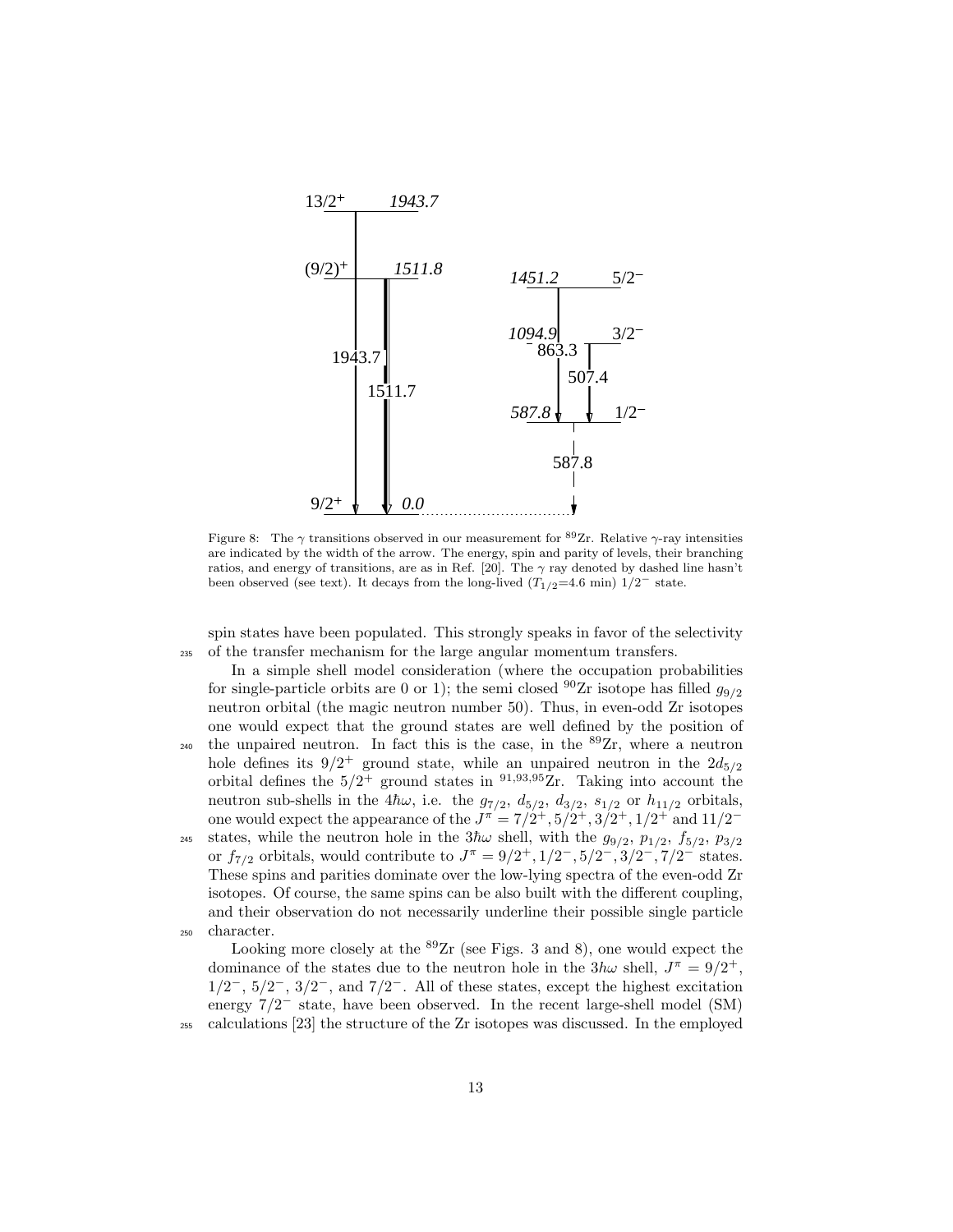

Figure 9: The experimental positive (left) and negative (right) parity states observed in our measurement for <sup>91</sup>Zr. Relative *γ*-ray intensities are indicated by the width of the arrow. The energy, spin and parity of levels, their branching ratios, and energy of transitions, are as in Ref. [20]. The intensity of the 901 keV *γ* transition could not be precisely extracted, as it overlaps with the wrongly Doppler corrected heavy-partner  $\gamma$  rays. Thus it is plotted as a dashed line. The newly observed  $\gamma$  ray is denoted in parentheses (see text).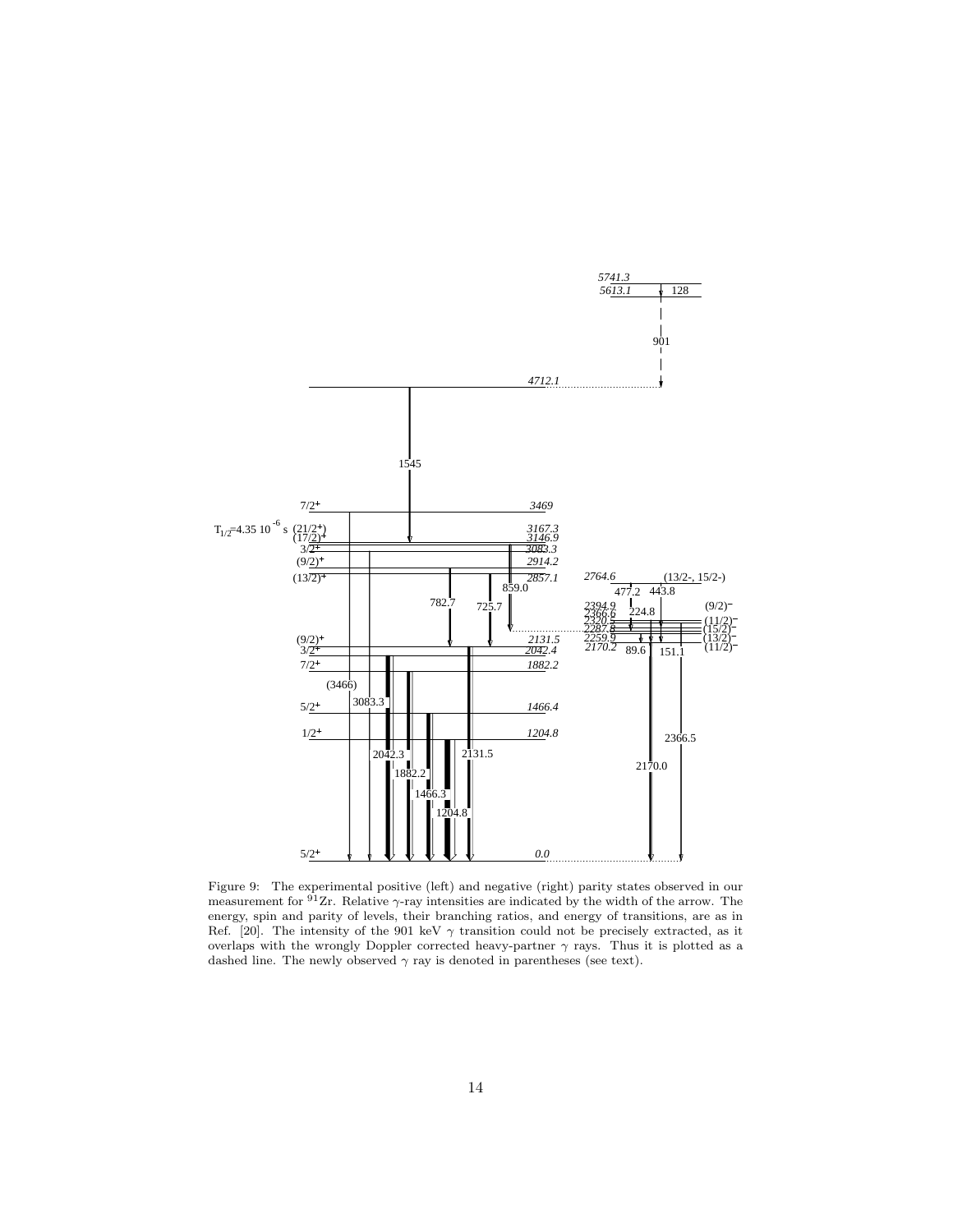

Figure 10: The experimental positive (left) and negative (right) parity states observed in our measurement for <sup>93</sup>Zr. Relative *γ*-ray intensities are indicated by the width of the arrow. The energy, spin and parity of levels, their branching ratios, and energy of transitions, are as in Ref. [20]. The newly observed  $\gamma$  rays are denoted in parentheses (see text).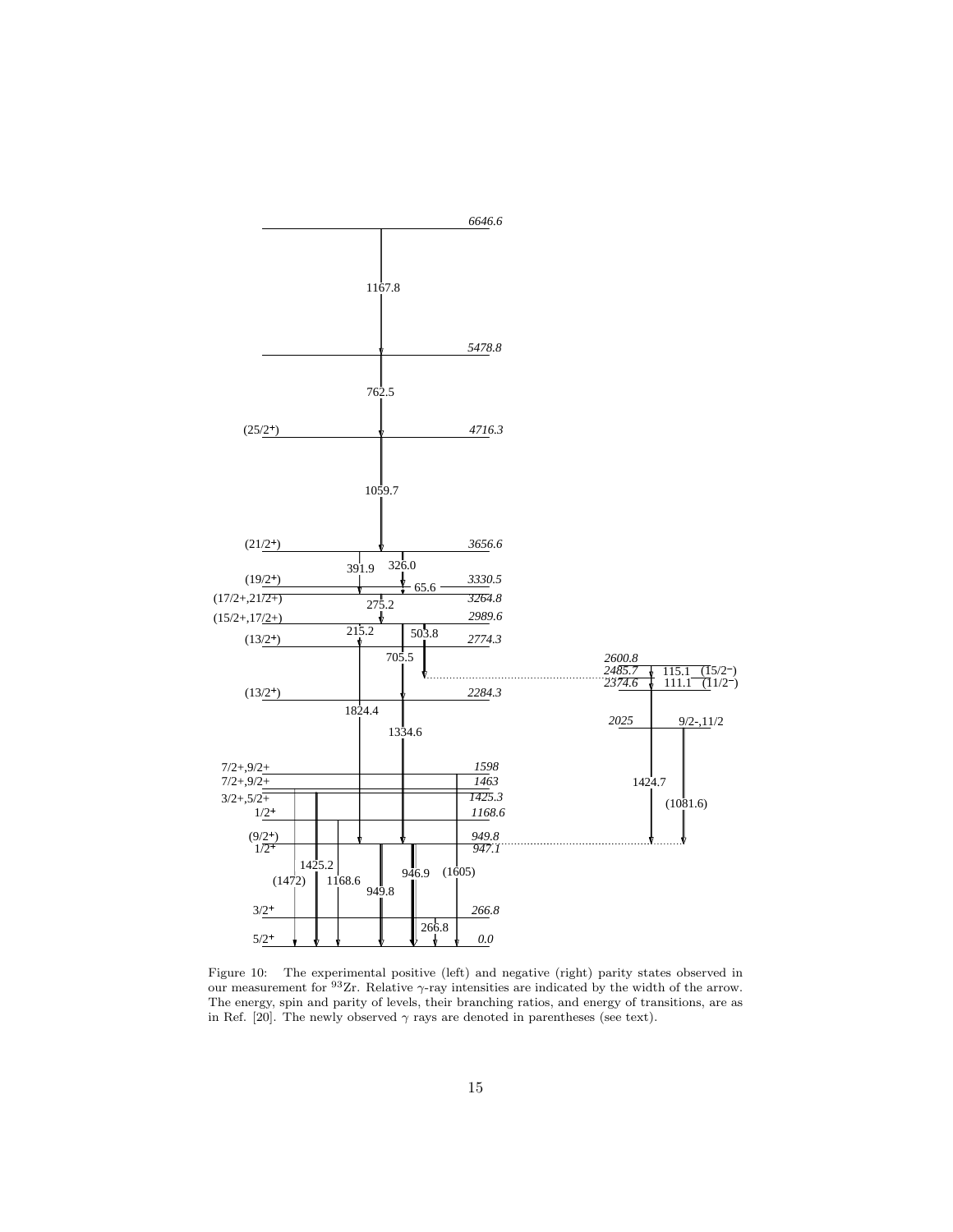

Figure 11: Population strengths of the levels of  $91$  Zr below the excitation energy 2180 keV (labeled with (a)), obtained in the  $+1n$  channel of the  $90Zr+208Pb$  reaction. These states are  $1/2$ <sup>+</sup> at 1204.8 keV,  $5/2$ <sup>+</sup> at 1466.4 keV,  $7/2$ <sup>+</sup> at 1882.2 keV,  $3/2$ <sup>+</sup> at 2042.4 keV,  $(9/2)$ <sup>+</sup> at 2131.5 keV and (11*/*2*−*) at 2170.2 keV. Data labeled (b), (c), and (d) have been extracted from the  $(d, p)$  reactions from Refs. [24, 25, 26], respectively.

SM calculations the doubly-closed nucleus  $_{50}^{100}$ Sn was assumed to be an inert core and the nuclei were described in terms of proton and neutron holes distributed in the  $g_{9/2}, p_{1/2}, p_{3/2}$  and  $f_{5/2}$  orbitals. These calculations demonstrated that the wave-functions of the  $1/2^-$ ,  $5/2^-$  and  $3/2^-$  states (which are exactly the <sup>260</sup> negative parity states observed in our measurement) have large components in which a neutron hole in the  $p_{1/2}$  and  $p_{3/2}$  orbitals is coupled to a proton configuration dominated by the *g*9*/*<sup>2</sup> orbital.

In the case of <sup>91,93</sup>Zr, one would expect that the states  $9/2^+$ ,  $7/2^+$ ,  $3/2^+$ ,  $1/2^+$  and  $11/2^-$  will dominate over the spectra, beside the  $5/2^+$  ground state. <sup>265</sup> These states were, in fact, populated in the <sup>91,93</sup>Zr (see Figs. 9 and 10). To better explore the dominance of the single-particle character of the populated states in <sup>91</sup>*,*<sup>93</sup>Zr, we compared the population strengths obtained in here discussed measurement with strengths obtained in the (*d, p*) reactions, [24, 25, 26] for  $91Zr$ , and [27] for  $93Zr$ . In these light-ion induced transfer reactions, a strong <sup>270</sup> population of the states of single-particle character is expected. This comparison for the  $91$ Ir is shown in Fig. 11.

The population strength of the  $91$ Ir levels, with the excitation energy below 2.8 MeV (see Fig. 11), has been obtained by subtraction of the feeding from above in agreement with the level scheme of Fig. 9, and corrected for the <sup>275</sup> efficiency of the CLARA array. The intensity of each transition was normalized to the strongest transition (from  $1/2^+$  to  $5/2^+$ ). The <sup>90</sup> $\text{Zr}(d, p)$ <sup>91</sup> $\text{Zr}$  reactions data have been extracted from the cross sections of the observed states [24], or by evaluating the spectroscopic factors [25, 26], and also normalized for the strongest transitions.

<sup>280</sup> A similar comparison has been carried between the selected states of  $^{93}Zr$ populated via the  $+2n$  channel in the <sup>90</sup>Zr $+^{208}$ Pb reaction, and in the <sup>92</sup>Zr $(d, p)$ <sup>93</sup>Zr reaction [27]. The analysis was also carried out for the energy level  $E_{\text{ex}} = 2025$ keV (9/2*−*,11/2*−*) whose decay was unknown, and to which we attributed a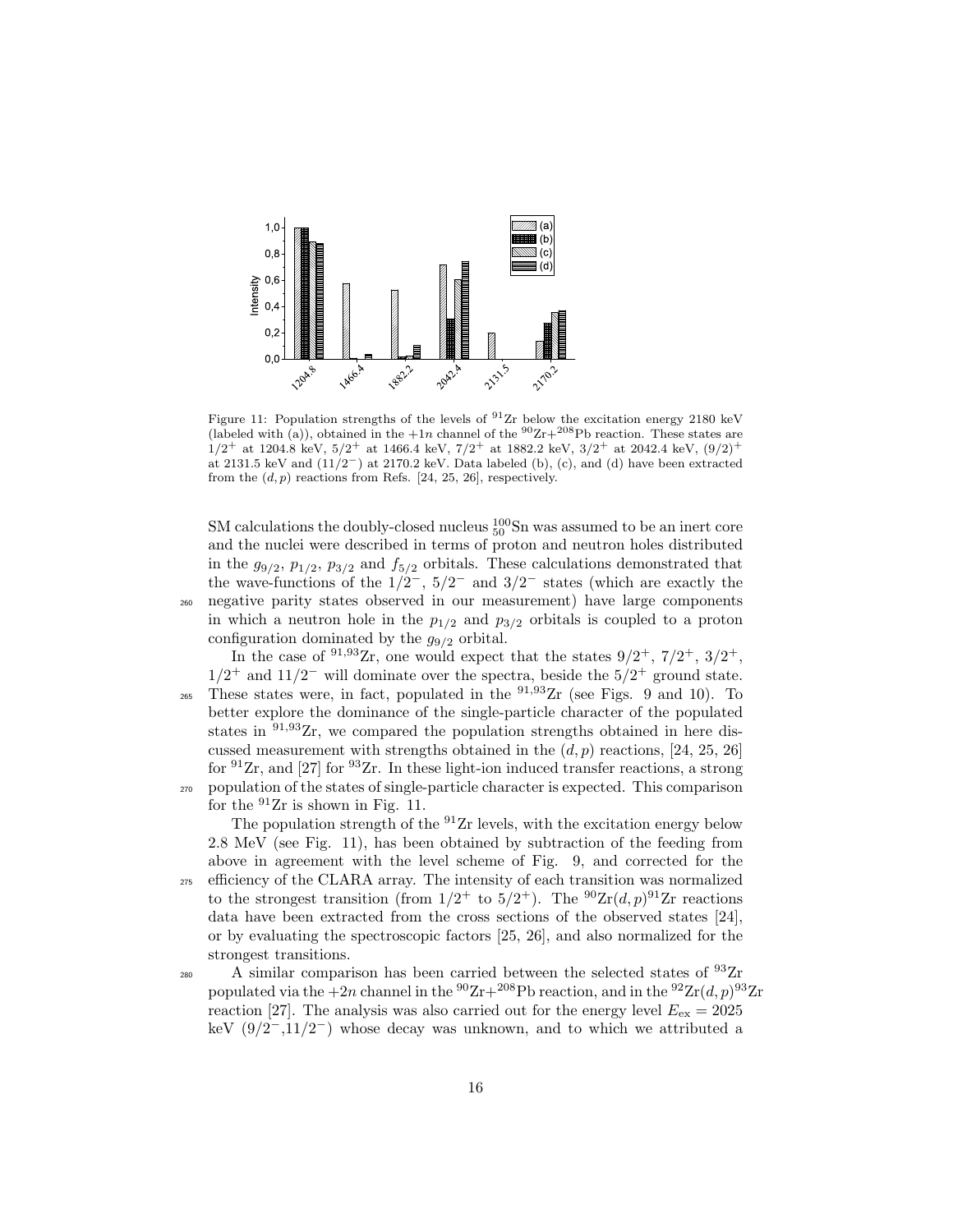newly observed  $E_{\gamma} = 1081.6 \text{ keV}.$ 

- 285 In these comparisons we observed that the  $1/2^+$  and  $3/2^+$  states in <sup>91</sup>Zr have similar strengths in the both, light and heavy ion induced reactions, while the higher spin states,  $5/2^+$ ,  $7/2^+$  and  $9/2^+$  are strongly excited in the  ${}^{90}Zr+{}^{208}Pb$ reaction. In contrast to light-ion induced reactions, the large part of the flux of the  $90Zr+208Pb$  reaction is in the negative parity states. Concerning the negative parity states, in the  $(d, p)$  reaction, only the  $(11/2)^{-}$  at 2170.2 keV has been populated. In the case of  $93Zr$ , similarly, the low spins have equal strength, while the population of the state  $9/2$ , $11/2$  at 2025(10) keV was strongly populated in heavy-ion induced reaction.
- The shell-model calculations [15] carried out within the model space  $(1f_{5/2},$  $295 \quad 1p_{1/2}, 2p_{3/2}, 1g_{9/2}$  for protons and  $(2d_{5/2}, 3s_{1/2}, 2d_{3/2}, 1g_{7/2}, 1h_{11/2})$  for neutrons discussed the single-particle components of the low-lying states in  $^{91}Zr$ . They demonstrated that the unpaired neutron occupies predominately a single orbital (occupation probability  $> 0.88$ ) confirming the strong single-particle character of the low-lying  $1/2^+$ ,  $5/2^+$  and  $7/2^+$ . It is interesting to notice that the occupation probability for the first  $1/2^+$  state in the  $\nu s_{1/2}$  is 0.976, and for
- the first  $5/2^+$  states (the ground state and the first  $5/2^+$  excited state) in the  $\nu d_{5/2}$  is  $> 0.98$ , while the first  $7/2^+$  state is mostly composed of the  $d_{5/2}$  (occupation probability 0.885) with only a small contribution of the  $\nu g_{7/2}$  orbital (0.1). The true  $\nu g_{7/2}$  single particle state is expected at the higher energies.
- $\frac{305}{205}$  New  $\gamma$  transitions have been, also, observed in the even-odd isotopes, 3466(3) keV in  $^{91}Zr$ , 1081.6(7) keV, 1472(1) keV and 1605(1) keV in  $^{93}Zr$  (see Table 1). The 3466 keV  $\gamma$  ray in <sup>91</sup>Zr, based on the energy difference between known energy levels, could be attributed to the transition from  $3469(5)$  keV level  $(7/2^+)$ to the ground state. This state, whose *γ* decay was not know, has been populated
- <sup>310</sup> with the similar strength as the  $7/2<sub>1</sub><sup>+</sup>$  state, in the light-ion induced one neutron transfer reactions  $((\alpha,^3 \text{He}), (d, p), (^{12}\text{C},^{11}\text{C})$  [25, 28, 26, 29]. The state was also excited in the different scattering measurement,  $(\alpha, \alpha')$ ,  $(p, p')$ ,  $(d, d')$ . This state probably corresponds to the *νg*7*/*<sup>2</sup> state, and its strong excitation is expected in the one neutron transfer reaction.
- $_{315}$  Looking at the neighboring odd Zr isotopes ( $^{91}Zr$  and  $^{95}Zr$ ) of  $^{93}Zr$ , where the  $7/2^+$  state decays to the ground state, we suggest that  $E_\gamma = 1605 \text{ keV}$ in <sup>93</sup>Zr decays from the  $7/2^+$ ,  $9/2^+$  (at 1598(5) keV) level in <sup>93</sup>Zr, where our preference is for the  $7/2^+$  spin.

This state,  $7/2^+, 9/2^+$  at 1598 keV was populated in the one neutron pick-<sup>320</sup> up  $(^{92}Zr(\alpha,^3\text{He}), \frac{92Zr(d, p)}{2}$  and stripping  $(^{94}Zr(d, t))$  reactions. The neutron pick-up reaction also (even with the large spectroscopic factor) populated the same spin-parity state at 1463(5) keV. The energy of our 1472 keV  $\gamma$  ray is close to the possible transition to the ground state, although outside of the quoted error. One should notice that this line, 1463 keV is more intense than the 1604.5

 $k$  keV line, in agreement with the stronger excitation of the first  $7/2^+, 9/2^+$  state. Taking into account the energy difference of adopted levels, the same transition, 1472 keV, may also be attributed to the decays of the higher lying  $7/2^+, 9/2^+$ states observed in the light-ion induced reaction  $(1735(?)$ , or  $2638(10)$  keV) but as a large multipolarity decays. Thus, our preference is the attribution to the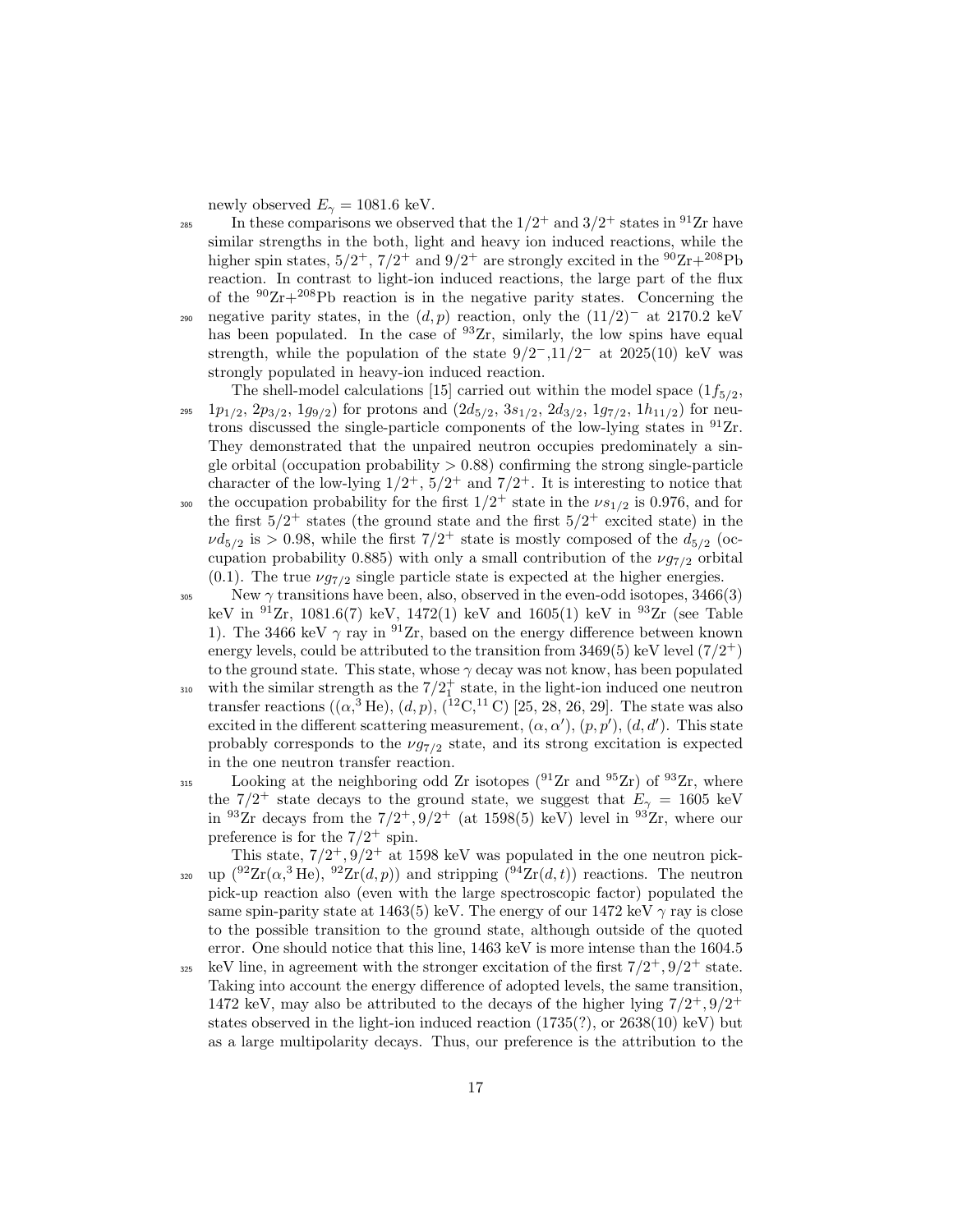

Figure 12: The <sup>93</sup>Zr  $\gamma$  spectra observed in the <sup>90</sup>Zr+<sup>208</sup>Pb reaction (top) and in the  ${}^{40}Ca+{}^{96}Zr$  reaction (bottom), for the energy region around 1200 keV.

330 lowest known  $7/2^+, 9/2^+$  state.

In addition, we attributed the 1081.6 keV transition to the decay from the lowest negative parity state 9*/*2 *<sup>−</sup>,* 11*/*2 *<sup>−</sup>* at 2025 keV. This attribution is based on similarity with the level scheme of  $91Zr$ , where we observed high density of negative parity states with rather high spins. Since we noticed a resemblance 335 between the level schemes of  ${}^{91}Zr$  and  ${}^{93}Zr$  (i.e. excitation of "single-particle" states in the lower energy part and selective population of higher spin levels), we expect to see the decay of  $11/2^-$  to the ground state in <sup>93</sup>Zr, as it was the case in <sup>91</sup>Zr.

For these new transitions in the  $93Zr$  spectra, we carried out the TKEL <sup>340</sup> analysis explained above, which revealed that they were more emphasized for the low-energy gate on TKEL. The level scheme has been thus updated with these new transitions.

We also compared the  $^{93}Zr$  spectrum obtained in the  $^{90}Zr+^{208}Pb$  reaction, with the one obtained in the  ${}^{40}Ca+{}^{96}Zr$  reaction [4, 22]. This comparison, for <sup>345</sup> the energy range of interest, is shown in Fig. 12. The 1605 keV transition appears stronger in the  ${}^{40}Ca+{}^{96}Zr$  reaction, while the 1081.6 keV and 1472 keV lines are of similar strength in the both reactions.

Here we would like to remind about our previous finding concerning the  $11/2^-$  state in <sup>95</sup>Zr in the <sup>40</sup>Ca+<sup>96</sup>Zr reaction, where we reported the E3 transso sition of the  $11/2^-$  state at 2025(7) keV [4]. The strong population of the  $11/2^$ state in all studied Zr isotopes will be discussed in more detail in the following paragraphs.

In the view of the dominant character of the states populated in our measurement, it is very convenient to look more closely at the dominant structure of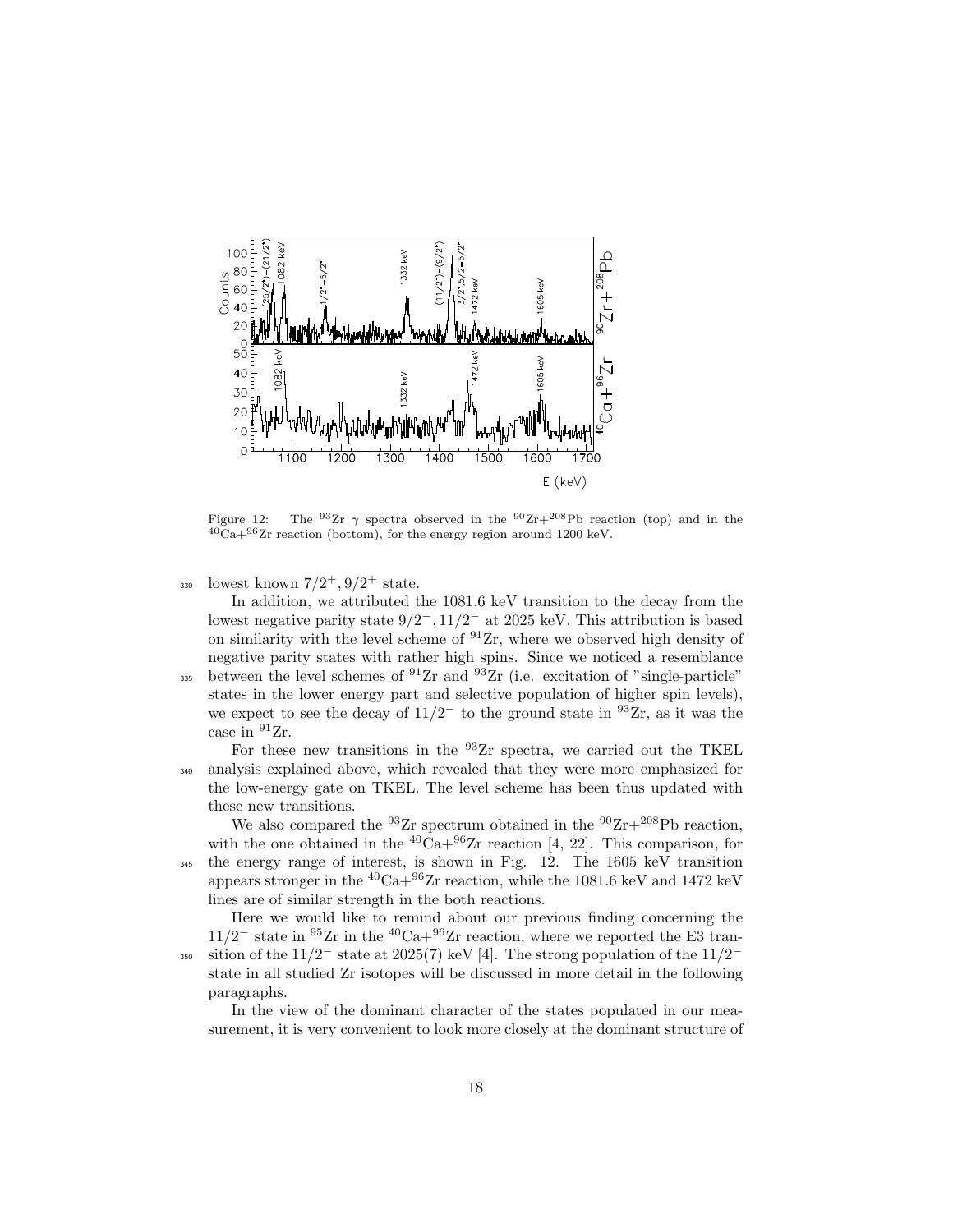- <sup>355</sup> the populated  $11/2^-$  states. From the point of view of studies of the structure of very neutron rich Zr isotopes, it is very important to establish the location of the  $\nu$ 11/2<sup>-</sup> orbital. Being the more neutron rich Zr isotopes difficult to reach, the knowledge about the position and decay pattern of the 11*/*2 *<sup>−</sup>* states is not always experimentally established.
- <sup>360</sup> These finding will be of large importance in the theoretical calculations, as they would ensure a correct evolution of the single-particle fields, going towards more neutron rich nuclei. The character of the states which originate from coupling of the 51st neutron to  $2^+$  and  $3^-$  states in  $9^1Zr$  was discussed in the SM calculations [26]. Is was concluded that states with the same spin and <sup>365</sup> parity, but based on different core states, mix strongly with each other and with single-particle states, and that the simple weak coupling model cannot be applied in the case of <sup>91</sup>Zr, and especially for the coupling to the 3*<sup>−</sup>* phonon. A major fraction of the  $h_{11/2}$  single-particle component in these calculations was contained in the  $(11/2)^{-}$  state at 2.170 MeV, the state which was strongly <sup>370</sup> excited in the  $(p, p')$  reaction.

In the more recent SM calculations [14], the evolution of the 11/2*<sup>−</sup>* states in Zr isotopes was extensively discussed. These SM calculations were performed in an extended shell model space  $(1f_{5/2}, 2p_{1/2}, 2p_{3/2}, 1g_{9/2})$  for protons and  $(2d_{5/2}, 3s_{1/2}, 2d_{3/2}, 1g_{7/2}, 1h_{11/2})$  for neutrons. The dimension of such config-<sup>375</sup> uration space overcome in general the present computational possibilities, thus it is of great importance to study the possible truncation schemes. In addition, the effective interaction for this valence space has to be established. The both procedures have to ensure the proper evolution of the single-particle fields, and

at the present, the largest uncertainties are in the high-spin states that involve 380 excitations to the  $h_{11/2}$  orbital. A fair agreement with experiment is found in  $91,93,95$ Zr for all calculated states. In  $91$ Zr, it has been demonstrated that the 11/2*<sup>−</sup>* (at *∼*2.1 MeV experimentally and theoretically) state has a dominant  $\pi(p_{1/2}^1 g_{9/2}^1) \nu(d_{5/2}^1)$  component (55%). Even more, the total number of neutrons in the  $h_{11/2}$  was calculated to be only 0.16. Similarly, for  $11/2^-$  at 385 ~2 MeV in <sup>93</sup>Zr, the dominant configuration turned out to be very similar:  $\pi(p_{1/2}^1 g_{9/2}^1) \nu(d_{5/2}^3)$  with the  $h_{11/2}$  orbital occupancy of 0.27%. Only in <sup>97</sup>Zr, the calculated low-lying 11*/*2 *<sup>−</sup>* level acquires a single-particle nature, due to the

## **4. Fermion-phonon coupling**

 $d_{5/2}$  closure.

- <sup>390</sup> As already stated previously, the coupling of single-particle degrees of freedom to nuclear vibration quanta is essential for the description of many basic states in the vicinity of closed shells. The experimental yields of the  $90Zr+208Pb$ reaction have been compared with the model that explicitly treats the internal degrees of freedom of the two ions in terms of surface vibration and single par-
- <sup>395</sup> ticles [4]. The excitation and transfer processes are mediated by the well-known single-particle form factors for the fermion degrees of freedom and by the collective form factors for the vibrational modes.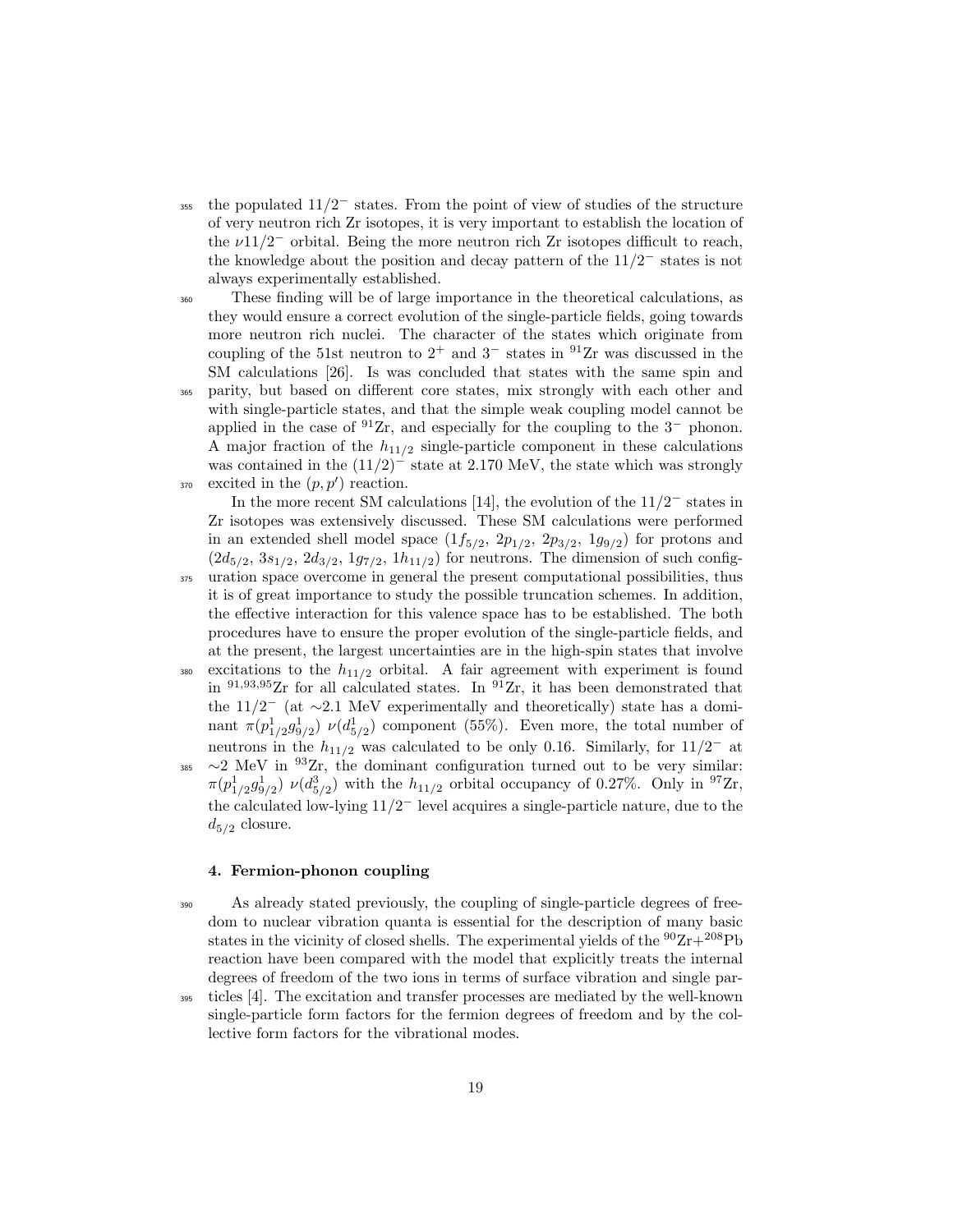

Figure 13: Right panel: energies of the first  $2^+$  states (solid circles) in even-even Zr isotopes, together with energies of the  $13/2^+$  state in  $89$ Zr,  $9/2^+$  states in  $9^1,93,95$ Zr and  $5/2^+$  in  $9^7$ Zr for squares). Right panel: energies of the first 3<sup>−</sup> states in even Zr isotopes (solid circles), (open squares). Right panel: energies of the first 3<sup>−</sup> states in even Zr isotopes (solid circles), and energies of the first  $15/2^-_1$  in  ${}^{89}Zr$ ,  $11/2^-_1$  in  ${}^{91,93,95}Zr$  and  $7/2^-_1$  in  ${}^{97}Zr$  (open squares), and the second  $15/2$ <sup>-</sup> in <sup>89</sup>Zr,  $11/2$ <sup>-</sup> in <sup>91,93</sup>Zr (solid squares). Lines are here only to guide the eyes.

In this view we looked more closely to the possible fermion-phonon coupling nature of the states populated by the neutron transfer mechanism. In the case <sup>400</sup> of the <sup>91</sup>Zr and <sup>93</sup>Zr nuclei, for the coupling of the  $5/2^+$  ground states to the first  $2^+$ , one expects a multiplet  $9/2^+$ ,  $7/2^+$ , ...  $1/2^+$ , while by the coupling to a 3*−*, one expects a 11*/*2 *<sup>−</sup>*, 9*/*2 *<sup>−</sup>*, ... 1*/*2 *<sup>−</sup>* multiplet. The reaction mechanism does not populate the components of the two multiplets uniformly but favors the stretched configurations,  $9/2^+$  and  $11/2^-$ . The same argument holds for <sup>89</sup>Zr, where coupling of its 9/2<sup>+</sup> ground state to 2<sup>+</sup> and 3<sup>-</sup> would result in 13*/*2 <sup>+</sup> and 15*/*2 *<sup>−</sup>* stretched configurations, respectively. The properties of these particle-phonon states should be to a large extent determined by the properties of the corresponding phonon states. Thus, in Fig. 13 we plotted the energies of the first 2<sup>+</sup> and 3*<sup>−</sup>* states in even-even Zr isotopes, together with the energies of <sup>410</sup> the states with the expected stretched configuration of the ground-state-phonon coupling.

In the even-even Zr isotopes, the low-energy part of the spectrum is dominated by a  $2^+$  state and a higher lying  $3^-$ . In <sup>90,92,94,96</sup>Zr, all the  $2^+_1$  states decay predominantly to the ground state, with the *B*(*E*2) ranging from 0.055 <sup>415</sup>  $b^2e^2$  in <sup>96</sup>Zr to 0.008  $b^2e^2$  in <sup>92</sup>Zr. The decay pattern of the 3<sup>-</sup> states changes considerably when going from  $90Zr$  to  $96Zr$ . The strongest decay branch is via the *E*1 transition to the  $2^+$  state. In <sup>90</sup>Zr, only about 4% goes via E3 decay to the ground state, while in  $96Zr$  that percentage rises to 19%. In the  $94Zr$ , 2.8% of the intensity belongs to the decay to  $4<sup>+</sup><sub>1</sub>$  state. In the <sup>92</sup>Zr, the situation <sup>420</sup> is more complicated; the E1 transition is still the strongest one, followed by a transition to the  $4^+_1$  ( $\sim 30\%$ ) and  $2^+_2$  ( $\sim 11\%$ ) states, being the E3 transition of a negligible strength  $(\sim 0.1\%)$ .

This situation is repeated in odd-even isotopes. It was especially obvious in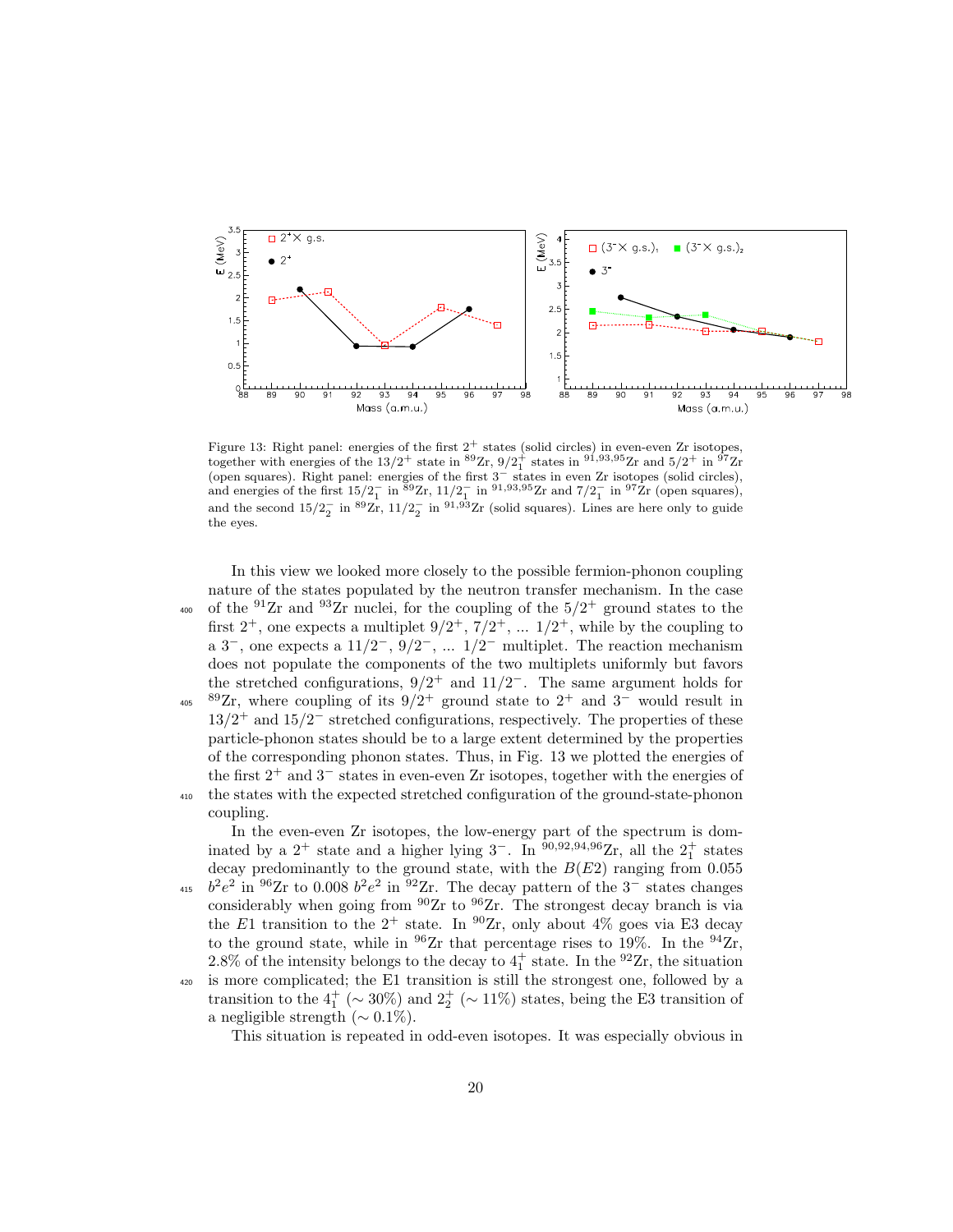the case of  $95$ Zr [4, 27, 30], where the distribution of strengths over E1 (100%)

- <sup>425</sup> and E3 (20%) transitions of the 11/2<sup>−</sup> state at 2021.6 keV was very similar to the one observed in <sup>96</sup>Zr. In <sup>89</sup>Zr, the known decay of the first 15*/*2 *<sup>−</sup>* state at 2150*.*6 keV is through  $E_{\gamma} = 29.3$  keV ( $I_{\gamma} = 100\%$ ) and  $E_{\gamma} = 206.9$  keV ( $I_{\gamma} = 42\%$ ). The 29.3 keV  $\gamma$  ray has a very low energy for the proper detection with CLARA, while the intensity of the second was to low for the weakly populated channel <sup>430</sup> in our reaction. Regarding the <sup>93</sup>Zr nucleus, the decay pattern of the tabulated
- 11*/*2 *<sup>−</sup>* states is not well established. From the known decays, we observed the E1 transition of the  $(11/2^-)$  state at 2374.6 keV, and possibly its E3 decay  $(E_{\gamma} = 2375 \text{ keV})$ . However, the ratio of the number of events in the E3/E1 transitions is not as expected. From the other possible 11/2*<sup>−</sup>* states, we searched
- for the possible E1 and E3 transitions of the states labeled as 9/2*−*,11/2*<sup>−</sup>* <sup>435</sup> at 2025(10) keV and 2363(10) keV. In this case, we expect  $\gamma$  rays of E1 transitions with energies 1075 and 1413 keV, respectively. The expected E3 transitions would provide  $\gamma$  rays of 2025 and 2363 keV, respectively. In the uncorrected spectrum of  $93Zr$  (which we looked to increase statistics), we observed a peak <sup>440</sup> at around 2367 keV, over a complex background. The expected E1 transition
- (1413 keV), overlaps with two relatively strong transitions in <sup>93</sup>Zr,  $E_\gamma = 1334.6$ keV (with the intensity of  $\sim 30\%$ ) and  $E_{\gamma} = 1425.2$  keV ( $\sim 40\%$ ). Thus, we cannot without a significant doubt demonstrate the decay of 2363 keV state (assumed to be  $11/2^-$ ), via expected E1 and E3 transitions. (In the case of the state 9/2*−*,11/2*<sup>−</sup>* <sup>445</sup> at 2025 keV, we did not observe expected E3 transition.)

A similar situation appears in the <sup>91</sup>Zr nucleus, where two 11/2*<sup>−</sup>* states with similar energy can be found. By looking at the energy of these states in Fig. 13, it turned out that their behaviour is outside of the systematics. The 3 *<sup>−</sup>* collective states may correspond to a complex superposition of cross shell <sup>450</sup> excitations (see also Ref. [14]), and the deviation of the systematics presented in Fig. 13 is due to the strong mixing of different configurations.

The structure of states excited in multinucleon transfer reactions has been studied in various experiments performed at PRISMA spectrometer so far (see for example Refs.  $[4]$ ,  $[16]$ ,  $[17]$ , or  $[18]$ ). It has been found in those experiments <sup>455</sup> that, in addition to the strong excitation of states of single-particle character, the states whose underlying structure could be explained by fermion-phonon nature were strongly excited. Our results confirm these findings.

## **5. Conclusion**

Multinucleon transfer reactions have been studied in the  $90Zr+208Pb$  system <sup>460</sup> close to the Coulomb barrier energy with the PRISMA - CLARA set-up, at the *Laboratori Nazionali di Legnaro-INFN* accelerator center. This fragment-*γ* coincident measurement uniquely attributes electromagnetic transitions to each nuclei identified in the PRISMA spectrometer. Presented results, in general, contribute significantly to the understanding of the selectivity of the multi-

<sup>465</sup> nucleon transfer reaction mechanism in the selection of the states of specific structure.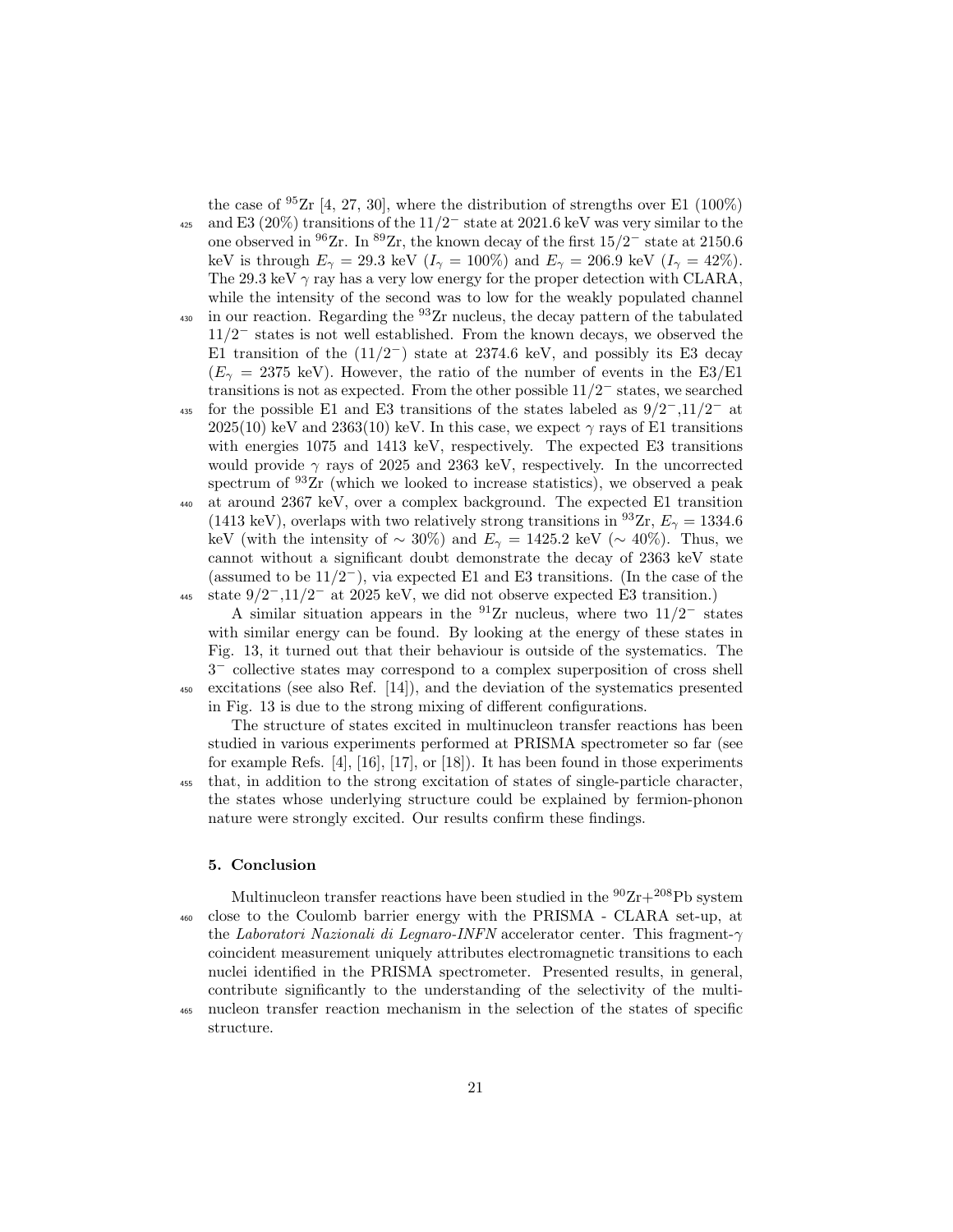In all the observed nuclei (with the exception of  $89Zr$ , which is a weaker reaction channel), it is clear that most of the excited states belong to the yrast states, i.e. the states which have the highest spin for the given energy. In some <sup>470</sup> isotopes, high spin states were selectively observed, showing that the multinucleon transfer reactions with heavy ions are a good tool to excite high spin and energy states.

In the study of the underlying structure of the strongly excited states we investigated the possibility of the coupling of the ground state of the odd Zr <sup>475</sup> nuclei to the 2<sup>+</sup> or 3<sup>−</sup> vibration quanta in the stretched configuration. The results show that in most of the studied isotopes, the decay modes and the energies of the 2<sup>+</sup> and 3*<sup>−</sup>* states in even isotopes have similar decay modes and energies as the expected particle-vibration states in the odd nuclei.

A thorough examination of the  $\gamma$  spectra revealed that new  $\gamma$  transitions <sup>480</sup> have been identified (which were not previously reported in [20]), and uniquely attributed to the specific isotope. When possible, decay patterns for these rays have been suggested and the level schemes have been updated based mainly on systematics with neighboring nuclei.

## **6. Acknowledgement:**

<sup>485</sup> The authors are grateful to the LNL Tandem-ALPI staff for the good quality beams and the target laboratory for the excellent target. This work was partly supported by the EC FP6Contract ENSAR No. 262010. This work has been supported in part by Croatian Science Foundation under the project 7194.

## **References**

- <sup>490</sup> [1] R. Broglia, A. Winther, Heavy ion reactions, Addison-Wesley, Redwood City, CA, 1991.
	- [2] L. Corradi, G. Pollarolo, S. Szilner, Multinucleon transfer processes in heavy-ion reactions, Journal of Physics G: Nuclear and Particle Physics 36 (11) (2009) 113101.
- <sup>495</sup> [3] R. Broda, Spectroscopic studies with the use of deep-inelastic heavy-ion reactions, Journal of Physics G: Nuclear and Particle Physics 32 (6) (2006) R151.
- [4] S. Szilner, C. A. Ur, L. Corradi, N. Mărginean, G. Pollarolo, A. M. Stefanini, S. Beghini, B. R. Behera, E. Fioretto, A. Gadea, B. Guiot, <sup>500</sup> A. Latina, P. Mason, G. Montagnoli, F. Scarlassara, M. Trotta, G. d. Ange-
- lis, F. D. Vedova, E. Farnea, F. Haas, S. Lenzi, S. Lunardi, R. Mărginean, R. Menegazzo, D. R. Napoli, M. Nespolo, I. V. Pokrovsky, F. Recchia, M. Romoli, M.-D. Salsac, N. Soić, J. J. Valiente-Dobón, Multinucleon transfer reactions in closed-shell nuclei, Phys. Rev. C 76 (2007) 024604. <sup>505</sup> doi:10.1103/PhysRevC.76.024604.
	- 22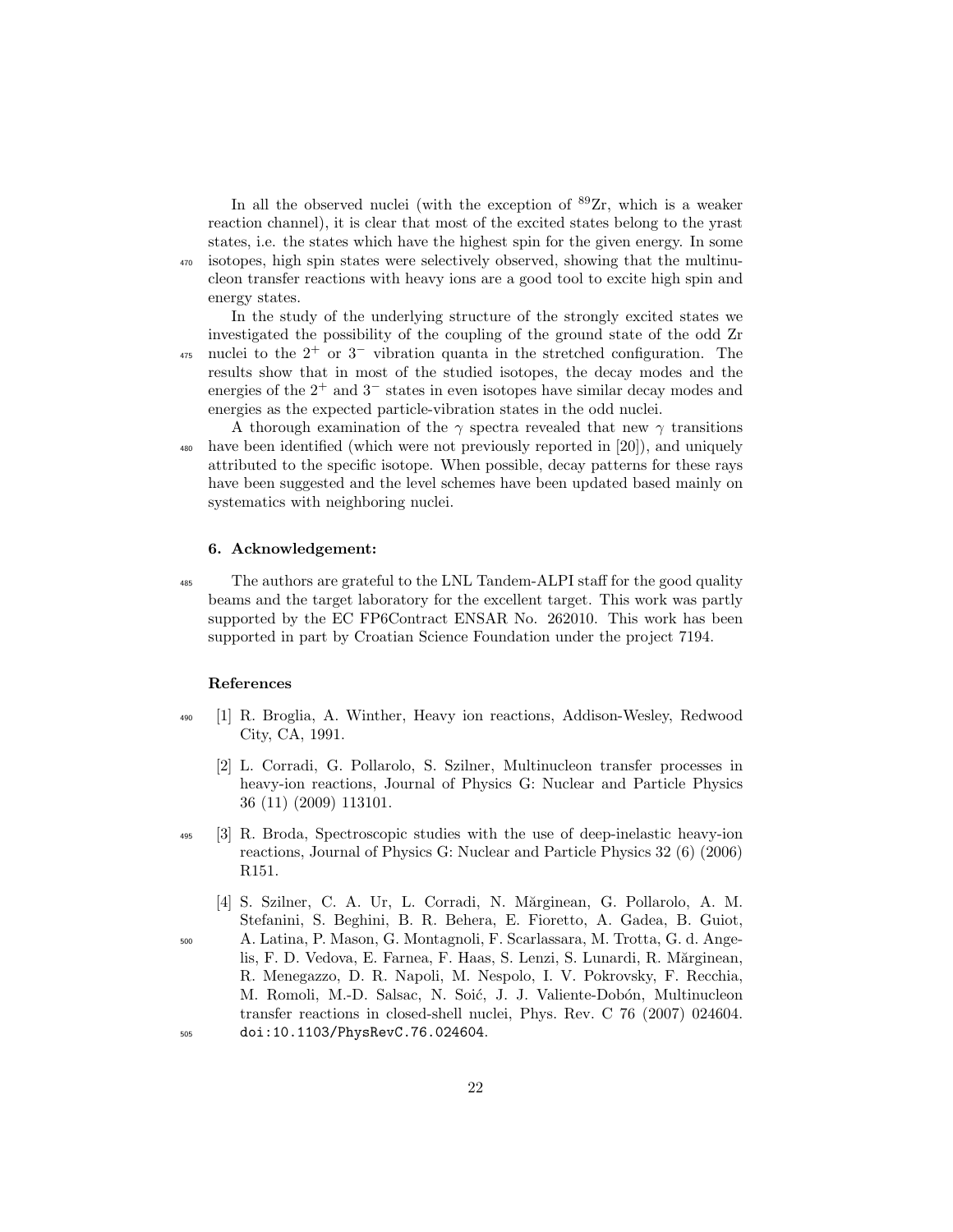- [5] A. Winther (2014). [link]. URL http://www.to.infn.it/\$\sim\$nanni/grazing
- [6] A. Winther, Grazing reactions in collisions between heavy nuclei, Nuclear Physics A 572 (1) (1994) 191 – 235. <sup>510</sup> doi:http://dx.doi.org/10.1016/0375-9474(94)90430-8.
- [7] S. Szilner, L. Corradi, G. Pollarolo, S. Beghini, B. R. Behera, E. Fioretto, A. Gadea, F. Haas, A. Latina, G. Montagnoli, F. Scarlassara, A. M. Stefanini, M. Trotta, A. M. Vinodkumar, Y. Wu, Multinucleon transfer processes in  ${}^{40}Ca + {}^{208}Pb$ , Phys. Rev. C 71 (2005) 044610. <sup>515</sup> doi:10.1103/PhysRevC.71.044610.
- [8] L. Corradi, A. M. Vinodkumar, A. M. Stefanini, E. Fioretto, G. Prete, S. Beghini, G. Montagnoli, F. Scarlassara, G. Pollarolo, F. Cerutti, A. Winther, Light and heavy transfer products in  $^{58}\text{Ni}+^{208}\text{Pb}$  at the coulomb barrier, Phys. Rev. C 66 (2002) 024606. <sup>520</sup> doi:10.1103/PhysRevC.66.024606.
	- [9] L. Corradi, A. M. Stefanini, C. J. Lin, S. Beghini, G. Montagnoli, F. Scarlassara, G. Pollarolo, A. Winther, Multinucleon transfer processes in  $^{64}$ Ni+ $^{238}$ U, Phys. Rev. C 59 (1999) 261–268. doi:10.1103/PhysRevC.59.261.
- <sup>525</sup> [10] G. Montagnoli, A. Stefanini, M. Trotta, S. Beghini, M. Bettini, F. Scarlassara, V. Schiavon, L. Corradi, B. Behera, E. Fioretto, A. Gadea, A. Latina, S. Szilner, L. Don, M. Rigato, N. Kondratiev, A. Y. Chizhov, G. Kniajeva, E. Kozulin, I. Pokrovskiy, V. Voskressensky, D. Ackermann, The large-area micro-channel plate entrance detector of <sup>530</sup> the heavy-ion magnetic spectrometer *{*PRISMA*}*, Nuclear Instruments and Methods in Physics Research Section A: Accelerators, Spectrometers, Detectors and Associated Equipment  $547$  (23) (2005)  $455 - 463$ . doi:http://dx.doi.org/10.1016/j.nima.2005.03.158.
- [11] S. Beghini, L. Corradi, E. Fioretto, A. Gadea, A. Latina, G. Montagnoli, <sup>535</sup> F. Scarlassara, A. Stefanini, S. Szilner, M. Trotta, A. Vinodkumar, The focal plane detector of the magnetic spectrometer *{*PRISMA*}*, Nuclear Instruments and Methods in Physics Research Section A: Accelerators, Spectrometers, Detectors and Associated Equipment 551 (23) (2005) 364 – 374. doi:http://dx.doi.org/10.1016/j.nima.2005.06.058.
- <sup>540</sup> [12] D. Montanari, E. Farnea, S. Leoni, G. Pollarolo, L. Corradi, G. Benzoni, A. Gadea, E. Fioretto, A. Latina, G. Montagnoli, F. Scarlassara, A. Stefanini, S. Szilner, Response function of the magnetic spectrometer prisma, The European Physical Journal A 47 (1). doi:10.1140/epja/i2011-11004-9.
- <sup>545</sup> [13] A. Gadea, D. Napoli, G. de Angelis, R. Menegazzo, A. Stefanini, L. Corradi, M. Axiotis, L. Berti, E. Fioretto, T. Kroell, A. Latina, N. Marginean,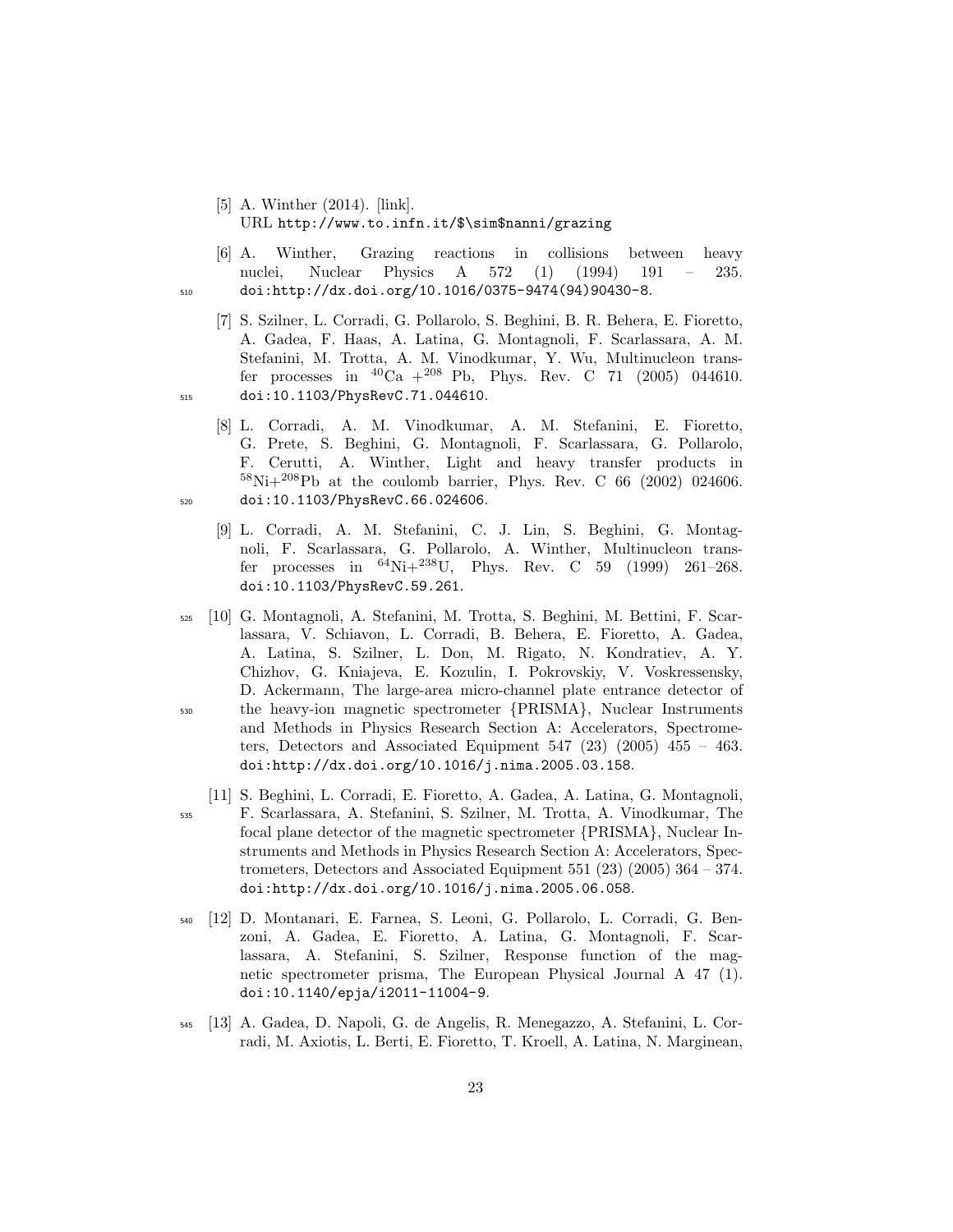G. Maron, T. Martinez, D. Rosso, C. Rusu, N. Toniolo, S. Szilner, M. Trotta, D. Bazzacco, S. Beghini, M. Bellato, F. Brandolini, E. Farnea, R. Isocrate, S. Lenzi, S. Lunardi, G. Montagnoli, P. Pavan, C. Rossi Al-<sup>550</sup> varez, F. Scarlassara, C. Ur, N. Blasi, A. Bracco, F. Camera, S. Leoni, B. Million, M. Pignanelli, G. Pollarolo, A. DeRosa, G. Inglima, M. La Commara, G. La Rana, D. Pierroutsakou, M. Romoli, M. Sandoli, P. Bizzeti, A. Bizzeti-Sona, G. Lo Bianco, C. Petrache, A. Zucchiatti, P. Cocconi, B. Quintana, C. Beck, D. Curien, G. Duchene, F. Haas, P. Medina, <sup>555</sup> P. Papka, J. Durell, S. Freeman, A. Smith, B. Varley, K. Fayz, V. Pucknell, J. Simpson, W. Gelletly, P. Regan, Coupling a clover detector array with the prisma magnetic spectrometer, The European Physical Journal A - Hadrons and Nuclei 20 (1) (2003) 193–197. doi:10.1140/epja/i2002-10352-9.

- [14] K. Sieja, F. Nowacki, K. Langanke, G. Martinez-Pinedo, Shell model <sup>560</sup> description of zirconium isotopes, Phys. Rev. C 79 (2009) 064310. doi:10.1103/PhysRevC.79.064310.
	- [15] S. Dimitrova, D. Bianco, N. Lo Iudice, F. Andreozzi, A. Porrino, Shellmodel calculations for  ${}^{91}Zr$ , Nuclear Theory 30 (2011) 100–105.

- [16] S. Szilner, L. Corradi, F. Haas, D. Lebhertz, G. Pollarolo, C. A. Ur, <sup>565</sup> L. Angus, S. Beghini, M. Bouhelal, R. Chapman, E. Caurier, S. Courtin, E. Farnea, E. Fioretto, A. Gadea, A. Goasduff, D. Jelavić-Malenica, V. Kumar, S. Lunardi, N. Mărginean, P. Mason, D. Mengoni, G. Montagnoli, F. Nowacki, F. Recchia, E. Sahin, M.-D. Salsac, F. Scarlassara, R. Silvestri, J. F. Smith, N. Soić, A. M. Stefanini, J. J. Valiente-Dobón, In-<sup>570</sup> terplay between single-particle and collective excitations in argon isotopes populated by transfer reactions, Phys. Rev. C 84 (2011) 014325. doi:10.1103/PhysRevC.84.014325.
	- [17] S. Lunardi, S. M. Lenzi, F. D. Vedova, E. Farnea, A. Gadea, N. Mărginean, D. Bazzacco, S. Beghini, P. G. Bizzeti, A. M. Bizzeti-Sona, D. Bucurescu,
- <sup>575</sup> L. Corradi, A. N. Deacon, G. d. Angelis, E. Fioretto, S. J. Freeman, M. Ionescu-Bujor, A. Iordachescu, P. Mason, D. Mengoni, G. Montagnoli, D. R. Napoli, F. Nowacki, R. Orlandi, G. Pollarolo, F. Recchia, F. Scarlassara, J. F. Smith, A. M. Stefanini, S. Szilner, C. A. Ur, J. J. Valiente-Dobón, B. J. Varley, Spectroscopy of neutron-rich Fe isotopes  $_{580}$  populated in the  $^{64}$ Ni+ $^{238}$ U reaction, Phys. Rev. C 76 (2007) 034303. doi:10.1103/PhysRevC.76.034303.
- [18] F. Recchia, S. M. Lenzi, S. Lunardi, E. Farnea, A. Gadea, N. Mărginean, D. R. Napoli, F. Nowacki, A. Poves, J. J. Valiente-Dobón, M. Axiotis, S. Aydin, D. Bazzacco, G. Benzoni, P. G. Bizzeti, A. M. Bizzeti-Sona, <sup>585</sup> A. Bracco, D. Bucurescu, E. Caurier, L. Corradi, G. de Angelis, F. Della Ve
	- dova, E. Fioretto, A. Gottardo, M. Ionescu-Bujor, A. Iordachescu, S. Leoni, R. Mărginean, P. Mason, R. Menegazzo, D. Mengoni, B. Million, G. Montagnoli, R. Orlandi, G. Pollarolo, E. Sahin, F. Scarlassara, R. P. Singh,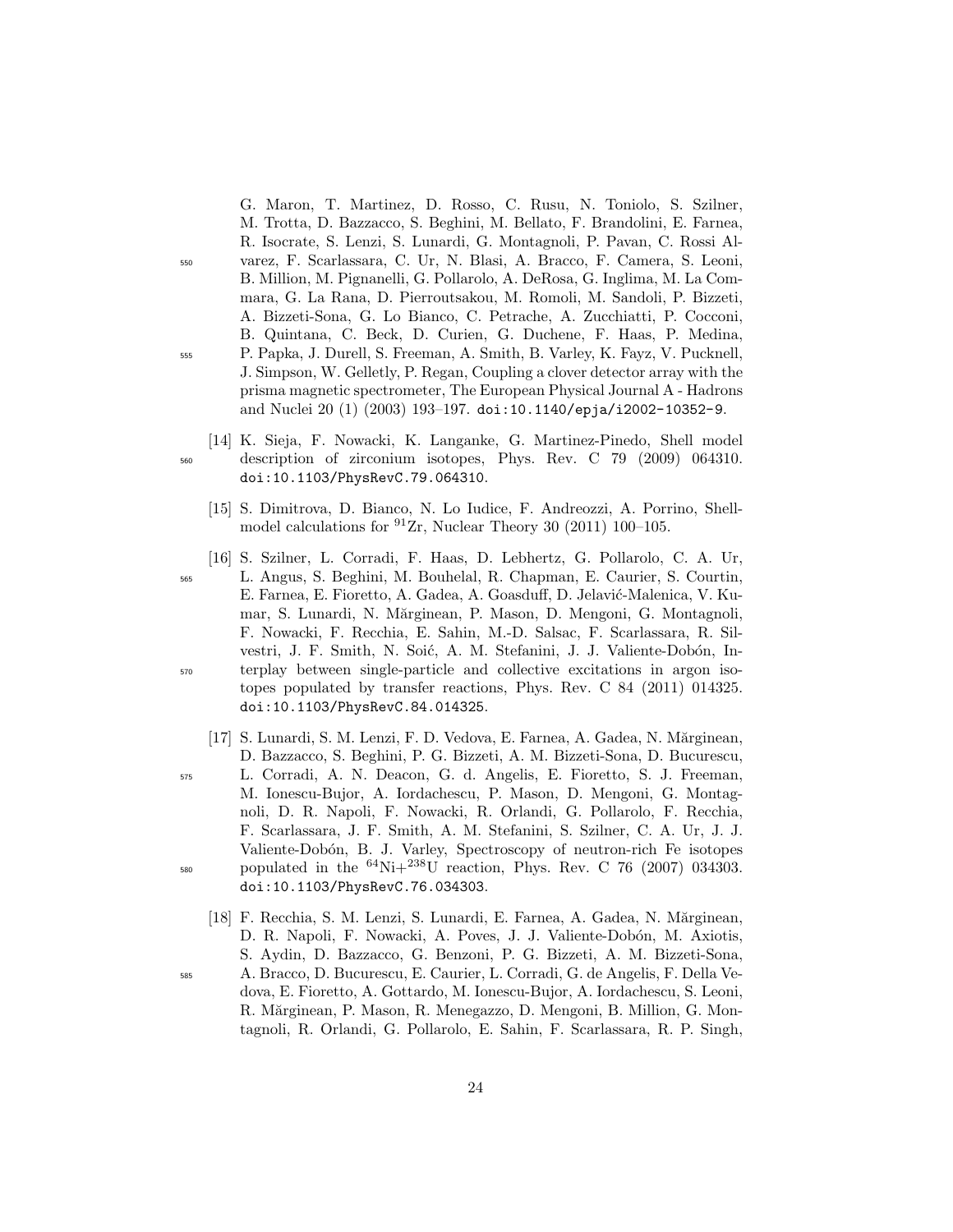A. M. Stefanini, S. Szilner, C. A. Ur, O. Wieland, Spectroscopy of odd-<sup>590</sup> mass cobalt isotopes toward the N=40 subshell closure and shell-model description of spherical and deformed states, Phys. Rev. C 85 (2012) 064305. doi:10.1103/PhysRevC.85.064305.

- [19] S. Szilner, L. Corradi, F. Haas, G. Pollarolo, L. Angus, S. Beghini, M. Bouhelal, R. Chapman, E. Caurier, S. Courtin, E. Farnea, E. Fioretto, <sup>595</sup> A. Gadea, A. Goasduff, D. Jelavi´c-Malenica, V. Kumar, S. Lunardi, N. Mărginean, D. Mengoni, T. Mijatović, G. Montagnoli, F. Recchia, E. Sahin, M.-D. Salsac, F. Scarlassara, J. F. Smith, N. Soić, A. M. Stefanini, C. A. Ur, J. J. Valiente-Dobón, Structure of chlorine isotopes populated by heavy ion transfer reactions, Phys. Rev. C 87 (2013) 054322. <sup>600</sup> doi:10.1103/PhysRevC.87.054322.
	- [20] B. N. Laboratory, National nuclear data center, brookhaven national laboratory (2014). URL http://www.nndc.bnl.gov/
- [21] E. K. Warburton, J. W. Olness, C. J. Lister, R. W. Zurmühle, J. A. Becker, <sup>605</sup> High-spin state spectroscopy of <sup>88,90</sup>Zr, Phys. Rev. C 31 (1985) 1184–1210. doi:10.1103/PhysRevC.31.1184.
	- [22] L. Corradi, S. Szilner, G. Pollarolo, G. Colò, P. Mason, E. Farnea, E. Fioretto, A. Gadea, F. Haas, D. Jelavić-Malenica, N. Mărginean, C. Michelagnoli, G. Montagnoli, D. Montanari, F. Scarlassara, N. Soić,

- <sup>610</sup> A. M. Stefanini, C. A. Ur, J. J. Valiente-Dob´on, Single and pair neutron transfers at sub-barrier energies, Phys. Rev. C 84 (2011) 034603. doi:10.1103/PhysRevC.84.034603.
- [23] J. Sinatkas, L. D. Skouras, D. Strottman, J. D. Vergados, Shell-model calculations in the  $A=80-100$  mass region: II. a study of the N=49, 48 <sup>615</sup> nuclei, Journal of Physics G: Nuclear and Particle Physics 18 (8) (1992) 1401.
- [24] D. K. Sharp, B. P. Kay, J. S. Thomas, S. J. Freeman, J. P. Schiffer, B. B. Back, S. Bedoor, T. Bloxham, J. A. Clark, C. M. Deibel, C. R. Hoffman, A. M. Howard, J. C. Lighthall, S. T. Marley, A. J. Mitchell, T. Otsuka, <sup>620</sup> P. D. Parker, K. E. Rehm, D. V. Shetty, A. H. Wuosmaa, Neutron singleparticle strength outside the N=50 core, Phys. Rev. C 87 (2013) 014312. doi:10.1103/PhysRevC.87.014312.
- [25] C. R. Bingham, M. L. Halbert, Neutron shell structure in  $^{91}Zr$  and  $^{92}Zr$  by  $(d, p)$  and  $(\alpha, {}^{3}He)$  reactions, Phys. Rev. C 2 (1970) 2297-2309. <sup>625</sup> doi:10.1103/PhysRevC.2.2297.
	- [26] H. Block, L. Hulstman, E. Kaptein, J. Blok, Investigation of  $91Zr$  by high resolution  $(d, p)$ ,  $(p, p')$ ) and (*p, d*) reactions, Nuclear Physics A 273 (1) (1976) 142 – 171. doi:http://dx.doi.org/10.1016/0375-9474(76)90305-5.